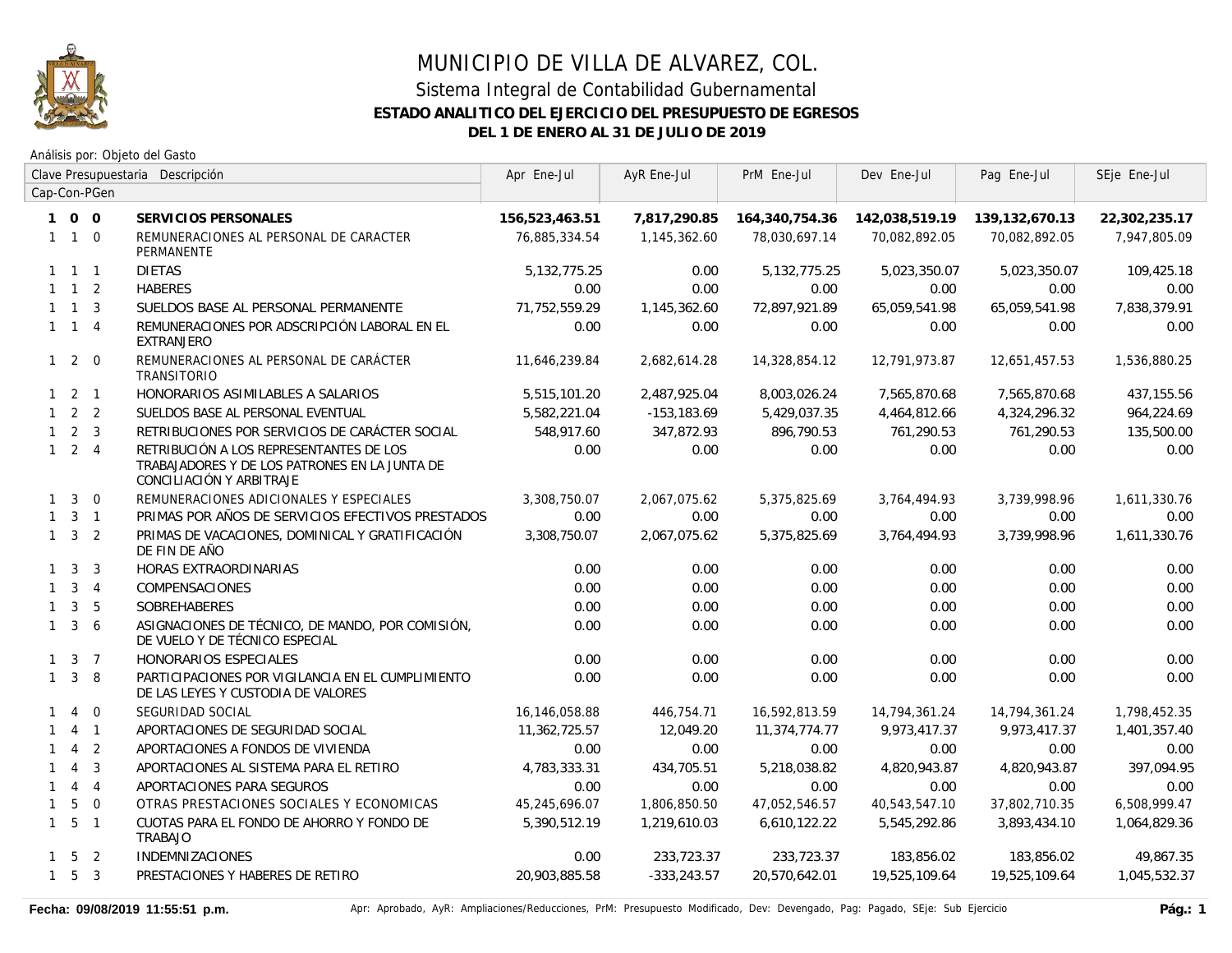

|              | Clave Presupuestaria Descripción |              | Apr Ene-Jul                                                                                  | AyR Ene-Jul   | PrM Ene-Jul   | Dev Ene-Jul   | Pag Ene-Jul   | SEje Ene-Jul  |              |
|--------------|----------------------------------|--------------|----------------------------------------------------------------------------------------------|---------------|---------------|---------------|---------------|---------------|--------------|
|              |                                  | Cap-Con-PGen |                                                                                              |               |               |               |               |               |              |
|              | $1 \quad 5 \quad 4$              |              | PRESTACIONES CONTRACTUALES                                                                   | 18,842,098.30 | 686,760.67    | 19,528,858.97 | 15,193,288.69 | 14,104,310.70 | 4,335,570.28 |
|              | $1\quad 5\quad 5$                |              | APOYOS A LA CAPACITACIÓN DE LOS SERVIDORES<br>PÚBLICOS                                       | 0.00          | 0.00          | 0.00          | 0.00          | 0.00          | 0.00         |
| $\mathbf{1}$ | 5                                | 9            | OTRAS PRESTACIONES SOCIALES Y ECONÓMICAS                                                     | 109,200.00    | 0.00          | 109,200.00    | 95,999.89     | 95,999.89     | 13,200.11    |
| $\mathbf{1}$ |                                  | 6 0          | <b>PREVISIONES</b>                                                                           | 3,230,134.11  | $-331,366.86$ | 2,898,767.25  | 0.00          | 0.00          | 2,898,767.25 |
|              | $1\quad 6\quad 1$                |              | PREVISIONES DE CARÁCTER LABORAL, ECONÓMICA Y DE<br>SEGURIDAD SOCIAL                          | 3,230,134.11  | $-331,366.86$ | 2,898,767.25  | 0.00          | 0.00          | 2,898,767.25 |
|              | $1 \quad 7 \quad 0$              |              | PAGO DE ESTIMULOS A SERVIDORES PUBLICOS                                                      | 61,250.00     | 0.00          | 61,250.00     | 61,250.00     | 61,250.00     | 0.00         |
|              | $1 \quad 7 \quad 1$              |              | ESTÍMULOS                                                                                    | 61.250.00     | 0.00          | 61.250.00     | 61.250.00     | 61.250.00     | 0.00         |
|              | $1 \quad 7 \quad 2$              |              | <b>RECOMPENSAS</b>                                                                           | 0.00          | 0.00          | 0.00          | 0.00          | 0.00          | 0.00         |
| 2            |                                  | $0\quad 0$   | MATERIALES Y SUMINISTROS                                                                     | 6,661,960.83  | 5,484,475.83  | 12,146,436.66 | 8,739,281.24  | 8,180,132.92  | 3,407,155.42 |
|              | $2 \quad 1 \quad 0$              |              | MATERIALES DE ADMINISTRACION, EMISION DE<br>DOCUMENTOS Y ARTICULOS OFICIALES                 | 607.437.19    | 176,089.33    | 783,526.52    | 509.636.70    | 462,931.17    | 273,889.82   |
|              | $2 \quad 1 \quad 1$              |              | MATERIALES, ÚTILES Y EQUIPOS MENORES DE OFICINA                                              | 172,738.79    | 85,401.17     | 258,139.96    | 237,354.98    | 231,667.17    | 20,784.98    |
|              | $2 \quad 1 \quad 2$              |              | MATERIALES Y ÚTILES DE IMPRESIÓN Y REPRODUCCIÓN                                              | 3,292.95      | 9,924.00      | 13,216.95     | 7,424.00      | 7,424.00      | 5,792.95     |
|              | $2 \quad 1 \quad 3$              |              | MATERIAL ESTADÍSTICO Y GEOGRÁFICO                                                            | 0.00          | 0.00          | 0.00          | 0.00          | 0.00          | 0.00         |
|              | $2 \quad 1 \quad 4$              |              | MATERIALES, ÚTILES Y EQUIPOS MENORES DE<br>TECNOLOGÍAS DE LA INFORMACIÓN Y COMUNICACIONES    | 70,067.28     | 0.00          | 70,067.28     | 59,749.24     | 38,337.76     | 10,318.04    |
|              | $2 \quad 1$                      | 5            | MATERIAL IMPRESO E INFORMACIÓN DIGITAL                                                       | 317,381.67    | 50,246.57     | 367,628.24    | 130,634.39    | 112,793.03    | 236,993.85   |
|              | $2 \t1 \t6$                      |              | MATERIAL DE LIMPIEZA                                                                         | 43,956.50     | 30,517.59     | 74,474.09     | 74,474.09     | 72,709.21     | 0.00         |
|              | $2 \quad 1 \quad 7$              |              | MATERIALES Y ÚTILES DE ENSEÑANZA                                                             | 0.00          | 0.00          | 0.00          | 0.00          | 0.00          | 0.00         |
|              | $2 \quad 1 \quad 8$              |              | MATERIALES PARA EL REGISTRO E IDENTIFICACIÓN DE<br><b>BIENES Y PERSONAS</b>                  | 0.00          | 0.00          | 0.00          | 0.00          | 0.00          | 0.00         |
|              | $2 \quad 2 \quad 0$              |              | ALIMENTOS Y UTENSILIOS                                                                       | 178,808.00    | 0.00          | 178,808.00    | 101,149.77    | 95,933.77     | 77,658.23    |
|              | $2 \quad 2 \quad 1$              |              | PRODUCTOS ALIMENTICIOS PARA PERSONAS                                                         | 172,384.00    | 0.00          | 172,384.00    | 101,149.77    | 95,933.77     | 71,234.23    |
|              | $2 \quad 2 \quad 2$              |              | PRODUCTOS ALIMENTICIOS PARA ANIMALES                                                         | 6,424.00      | 0.00          | 6,424.00      | 0.00          | 0.00          | 6,424.00     |
|              | $2\quad 2\quad 3$                |              | UTENSILIOS PARA EL SERVICIO DE ALIMENTACIÓN                                                  | 0.00          | 0.00          | 0.00          | 0.00          | 0.00          | 0.00         |
|              | $2 \quad 3 \quad 0$              |              | MATERIAS PRIMAS Y MATERIALES DE PRODUCCION Y<br>COMERCIALIZACION                             | 233,333.31    | -199,999.98   | 33, 333. 33   | 0.00          | 0.00          | 33, 333. 33  |
|              | $2 \quad 3 \quad 1$              |              | PRODUCTOS ALIMENTICIOS, AGROPECUARIOS Y<br>FORESTALES ADQUIRIDOS COMO MATERIA PRIMA          | 233,333.31    | -199,999.98   | 33,333.33     | 0.00          | 0.00          | 33,333.33    |
|              | $2 \quad 3 \quad 2$              |              | INSUMOS TEXTILES ADQUIRIDOS COMO MATERIA PRIMA                                               | 0.00          | 0.00          | 0.00          | 0.00          | 0.00          | 0.00         |
|              | $2 \quad 3 \quad 3$              |              | PRODUCTOS DE PAPEL, CARTÓN E IMPRESOS<br>ADQUIRIDOS COMO MATERIA PRIMA                       | 0.00          | 0.00          | 0.00          | 0.00          | 0.00          | 0.00         |
|              | $2 \quad 3 \quad 4$              |              | COMBUSTIBLES, LUBRICANTES, ADITIVOS, CARBÓN Y SUS<br>DERIVADOS ADQUIRIDOS COMO MATERIA PRIMA | 0.00          | 0.00          | 0.00          | 0.00          | 0.00          | 0.00         |
|              | $2 \quad 3 \quad 5$              |              | PRODUCTOS QUÍMICOS, FARMACÉUTICOS Y DE<br>LABORATORIO ADQUIRIDOS COMO MATERIA PRIMA          | 0.00          | 0.00          | 0.00          | 0.00          | 0.00          | 0.00         |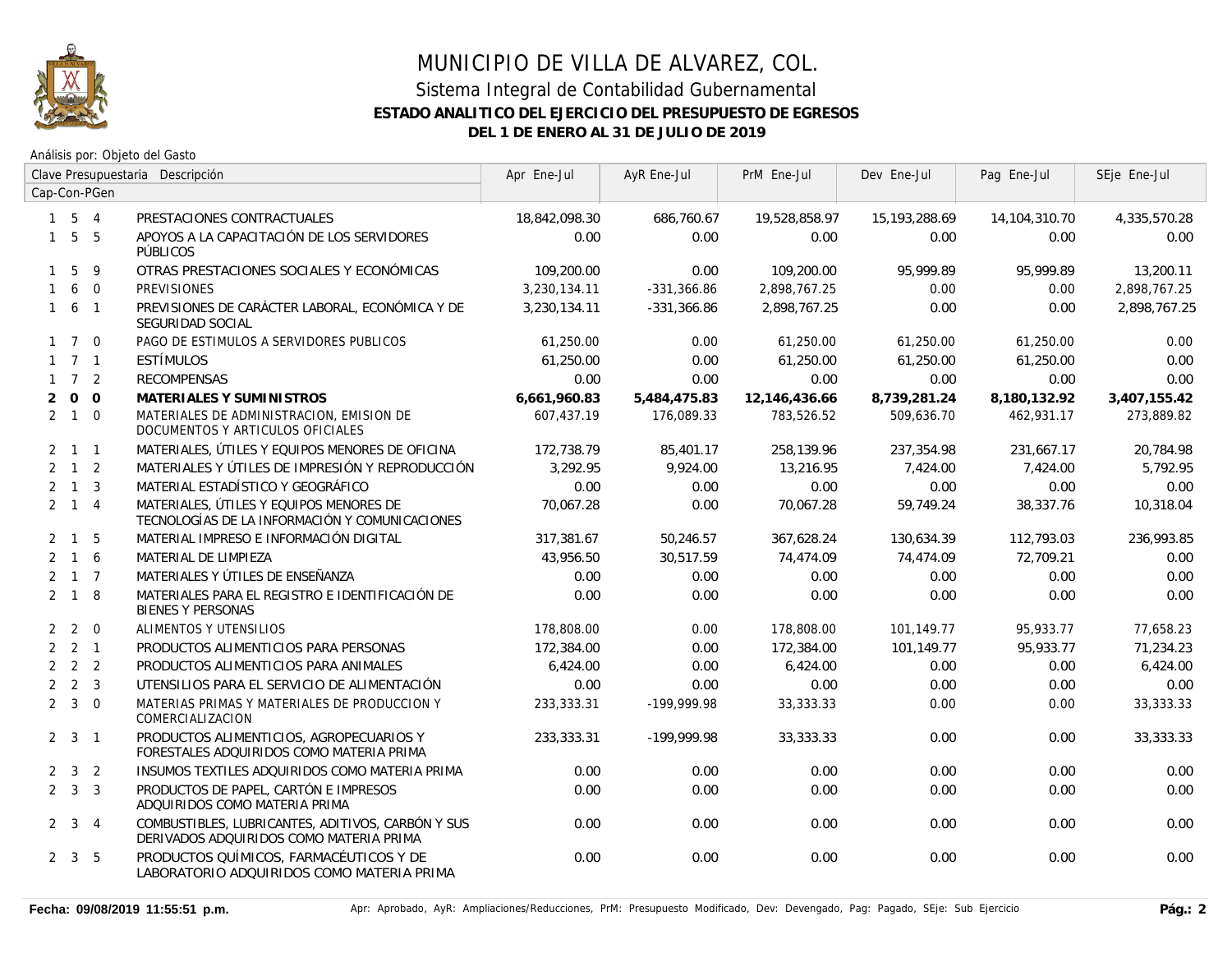

Análisis por: Objeto del Gasto

|                | Clave Presupuestaria Descripción |                |                                                                                         | Apr Ene-Jul  | AyR Ene-Jul  | PrM Ene-Jul  | Dev Ene-Jul  | Pag Ene-Jul  | SEje Ene-Jul |
|----------------|----------------------------------|----------------|-----------------------------------------------------------------------------------------|--------------|--------------|--------------|--------------|--------------|--------------|
|                |                                  | Cap-Con-PGen   |                                                                                         |              |              |              |              |              |              |
|                | $2 \quad 3 \quad 6$              |                | PRODUCTOS METÁLICOS Y A BASE DE MINERALES NO<br>METÁLICOS ADQUIRIDOS COMO MATERIA PRIMA | 0.00         | 0.00         | 0.00         | 0.00         | 0.00         | 0.00         |
|                | $2 \quad 3 \quad 7$              |                | PRODUCTOS DE CUERO, PIEL, PLÁSTICO Y HULE<br>ADQUIRIDOS COMO MATERIA PRIMA              | 0.00         | 0.00         | 0.00         | 0.00         | 0.00         | 0.00         |
| $\overline{2}$ | 3                                | 8              | MERCANCÍAS ADQUIRIDAS PARA SU COMERCIALIZACIÓN                                          | 0.00         | 0.00         | 0.00         | 0.00         | 0.00         | 0.00         |
| $\overline{2}$ | $\mathbf{3}$                     | 9              | OTROS PRODUCTOS ADQUIRIDOS COMO MATERIA PRIMA                                           | 0.00         | 0.00         | 0.00         | 0.00         | 0.00         | 0.00         |
| $\overline{2}$ | $\overline{4}$                   | $\overline{0}$ | MATERIALES Y ARTICULOS DE CONSTRUCCION Y DE<br>REPARACION                               | 950,355.77   | 614,331.04   | 1,564,686.81 | 1,134,188.49 | 990,063.59   | 430,498.32   |
| 2              |                                  | 4 1            | PRODUCTOS MINERALES NO METÁLICOS                                                        | 170,125.60   | 84.714.92    | 254,840.52   | 98,843.72    | 98,843.72    | 155,996.80   |
| $\overline{2}$ | $\overline{4}$                   | $\overline{2}$ | CEMENTO Y PRODUCTOS DE CONCRETO                                                         | 124,681.42   | 0.00         | 124,681.42   | 70,374.27    | 65,878.11    | 54,307.15    |
| $\overline{2}$ | $\overline{4}$                   | 3              | CAL, YESO Y PRODUCTOS DE YESO                                                           | 33,255.55    | 183.72       | 33,439.27    | 4,338.64     | 4,338.64     | 29,100.63    |
| 2              | $\overline{4}$                   | $\overline{4}$ | MADERA Y PRODUCTOS DE MADERA                                                            | 1,726.76     | 7,448.45     | 9,175.21     | 8,735.21     | 8,735.21     | 440.00       |
| 2              | $\overline{4}$                   | - 5            | VIDRIO Y PRODUCTOS DE VIDRIO                                                            | 0.00         | 0.00         | 0.00         | 0.00         | 0.00         | 0.00         |
| $\overline{2}$ | $\overline{4}$                   | 6              | MATERIAL ELÉCTRICO Y ELECTRÓNICO                                                        | 338,418.24   | 471,278.09   | 809,696.33   | 697,790.59   | 559,316.35   | 111,905.74   |
| $\overline{2}$ |                                  | 4 7            | ARTÍCULOS METÁLICOS PARA LA CONSTRUCCIÓN                                                | 90,416.62    | 0.00         | 90,416.62    | 49,947.89    | 48,793.39    | 40,468.73    |
| $\overline{2}$ | $\overline{4}$                   | 8              | MATERIALES COMPLEMENTARIOS                                                              | 0.00         | 0.00         | 0.00         | 0.00         | 0.00         | 0.00         |
| $\overline{2}$ | $\overline{4}$                   | 9              | OTROS MATERIALES Y ARTÍCULOS DE CONSTRUCCIÓN Y<br>REPARACIÓN                            | 191,731.58   | 50,705.86    | 242,437.44   | 204,158.17   | 204,158.17   | 38,279.27    |
|                | $2\quad 5\quad 0$                |                | PRODUCTOS QUIMICOS, FARMACEUTICOS Y DE<br>LABORATORIO                                   | 13,988.40    | 1,530.00     | 15,518.40    | 6,965.56     | 6,965.56     | 8,552.84     |
|                | 2 <sub>5</sub>                   | $\sqrt{1}$     | PRODUCTOS QUÍMICOS BÁSICOS                                                              | 0.00         | 0.00         | 0.00         | 0.00         | 0.00         | 0.00         |
|                | $2\quad 5\quad 2$                |                | FERTILIZANTES, PESTICIDAS Y OTROS AGROQUÍMICOS                                          | 3,960.00     | 650.00       | 4,610.00     | 2,120.00     | 2,120.00     | 2,490.00     |
| $\overline{2}$ | 5                                | $\overline{3}$ | MEDICINAS Y PRODUCTOS FARMACÉUTICOS                                                     | 1,050.00     | 0.00         | 1,050.00     | 0.00         | 0.00         | 1,050.00     |
| $\overline{2}$ |                                  | 5 <sub>4</sub> | MATERIALES, ACCESORIOS Y SUMINISTROS MÉDICOS                                            | 3,500.00     | 0.00         | 3,500.00     | 0.00         | 0.00         | 3,500.00     |
| $\overline{2}$ | 5                                | 5              | MATERIALES, ACCESORIOS Y SUMINISTROS DE<br>LABORATORIO                                  | 0.00         | 0.00         | 0.00         | 0.00         | 0.00         | 0.00         |
| $\mathbf{2}$   | 5                                | 6              | FIBRAS SINTÉTICAS, HULES, PLÁSTICOS Y DERIVADOS                                         | 5,478.40     | 880.00       | 6,358.40     | 4,845.56     | 4,845.56     | 1,512.84     |
| $\overline{2}$ | 5                                | 9              | OTROS PRODUCTOS QUÍMICOS                                                                | 0.00         | 0.00         | 0.00         | 0.00         | 0.00         | 0.00         |
| $\overline{2}$ | 6                                | $\overline{0}$ | COMBUSTIBLES, LUBRICANTES Y ADITIVOS                                                    | 3,967,946.92 | 1,941,884.76 | 5,909,831.68 | 5,809,190.01 | 5,751,607.78 | 100,641.67   |
|                | $2\quad 6$                       | $\overline{1}$ | COMBUSTIBLES, LUBRICANTES Y ADITIVOS                                                    | 3,967,946.92 | 1,941,884.76 | 5,909,831.68 | 5,809,190.01 | 5,751,607.78 | 100,641.67   |
| $\overline{2}$ | 6                                | $\overline{2}$ | CARBÓN Y SUS DERIVADOS                                                                  | 0.00         | 0.00         | 0.00         | 0.00         | 0.00         | 0.00         |
|                | $2 \t7 \t0$                      |                | VESTUARIO, BLANCOS, PRENDAS DE PROTECCION Y<br>ARTICULOS DEPORTIVOS                     | 244, 151.85  | 2,113,180.58 | 2,357,332.43 | 227,040.44   | 60,398.32    | 2,130,291.99 |
|                | $2 \quad 7 \quad 1$              |                | VESTUARIO Y UNIFORMES                                                                   | 228,191.64   | 2,100,200.04 | 2,328,391.68 | 211,894.88   | 45,252.76    | 2,116,496.80 |
|                | $2 \quad 7 \quad 2$              |                | PRENDAS DE SEGURIDAD Y PROTECCIÓN PERSONAL                                              | 5,246.48     | 12,980.54    | 18,227.02    | 5,893.54     | 5,893.54     | 12,333.48    |
|                | $2 \quad 7 \quad 3$              |                | ARTÍCULOS DEPORTIVOS                                                                    | 10,713.73    | 0.00         | 10,713.73    | 9,252.02     | 9,252.02     | 1,461.71     |
|                | $2 \t7 \t4$                      |                | PRODUCTOS TEXTILES                                                                      | 0.00         | 0.00         | 0.00         | 0.00         | 0.00         | 0.00         |
|                | $2 \quad 7 \quad 5$              |                | BLANCOS Y OTROS PRODUCTOS TEXTILES, EXCEPTO                                             | 0.00         | 0.00         | 0.00         | 0.00         | 0.00         | 0.00         |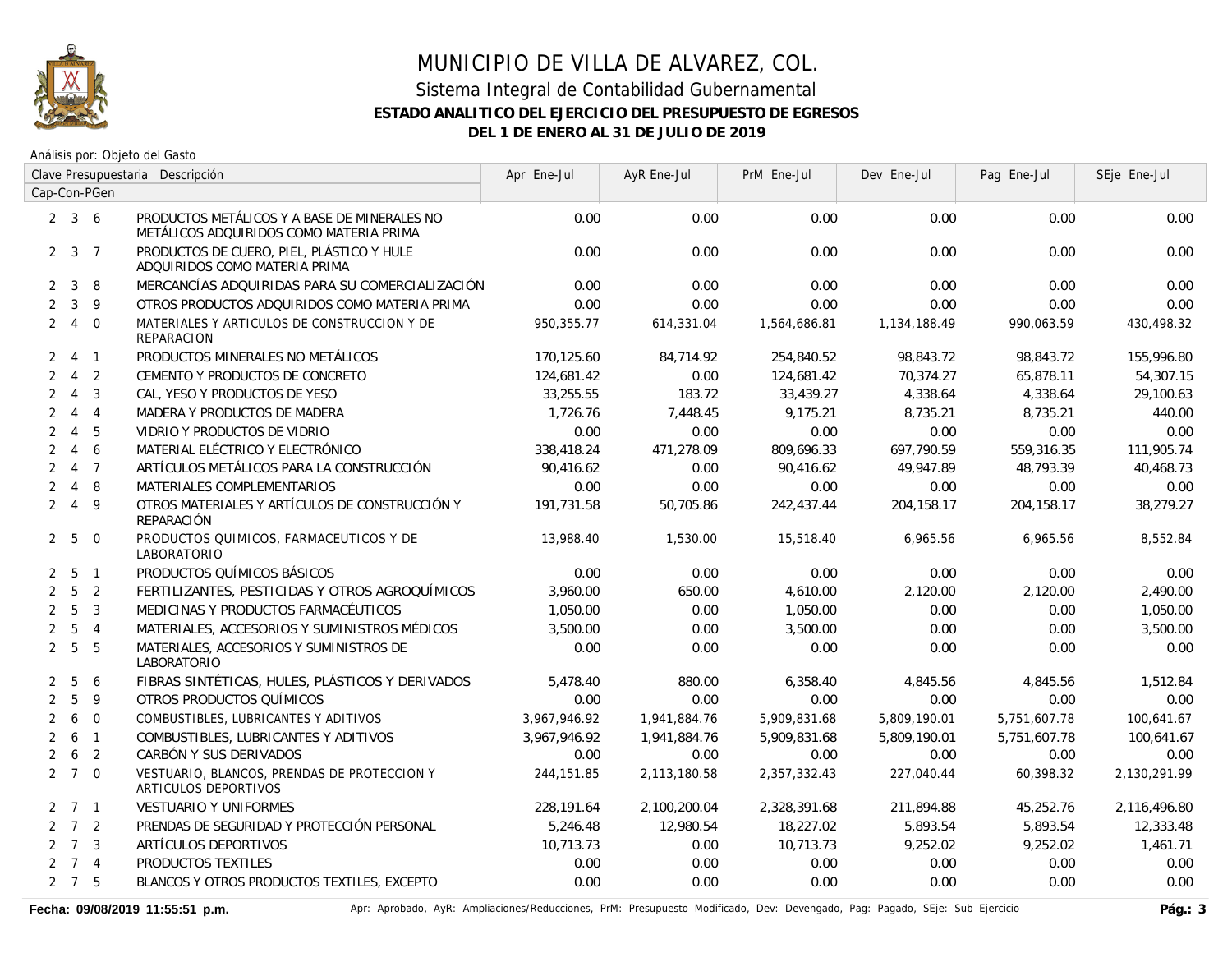

|                | Clave Presupuestaria Descripción |                |                                                                                                           | Apr Ene-Jul   | AyR Ene-Jul   | PrM Ene-Jul   | Dev Ene-Jul   | Pag Ene-Jul   | SEje Ene-Jul |
|----------------|----------------------------------|----------------|-----------------------------------------------------------------------------------------------------------|---------------|---------------|---------------|---------------|---------------|--------------|
|                |                                  | Cap-Con-PGen   |                                                                                                           |               |               |               |               |               |              |
|                |                                  |                | PRENDAS DE VESTIR                                                                                         |               |               |               |               |               |              |
| 2              |                                  | 8 0            | MATERIALES Y SUMINISTROS PARA SEGURIDAD                                                                   | 0.00          | 0.00          | 0.00          | 0.00          | 0.00          | 0.00         |
| 2              | 8 1                              |                | SUSTANCIAS Y MATERIALES EXPLOSIVOS                                                                        | 0.00          | 0.00          | 0.00          | 0.00          | 0.00          | 0.00         |
| $\overline{2}$ | 8                                | $\overline{2}$ | MATERIALES DE SEGURIDAD PÚBLICA                                                                           | 0.00          | 0.00          | 0.00          | 0.00          | 0.00          | 0.00         |
|                | $2 \quad 8$                      | $\overline{3}$ | PRENDAS DE PROTECCIÓN PARA SEGURIDAD PÚBLICA Y<br><b>NACIONAL</b>                                         | 0.00          | 0.00          | 0.00          | 0.00          | 0.00          | 0.00         |
|                | $2 \quad 9$                      | $\overline{0}$ | HERRAMIENTAS, REFACCIONES Y ACCESORIOS MENORES                                                            | 465,939.39    | 837,460.10    | 1,303,399.49  | 951,110.27    | 812,232.73    | 352,289.22   |
|                | $2 \quad 9 \quad 1$              |                | HERRAMIENTAS MENORES                                                                                      | 88,026.75     | 131,967.97    | 219,994.72    | 106,351.10    | 97,545.07     | 113,643.62   |
| $\overline{2}$ | 9 2                              |                | REFACCIONES Y ACCESORIOS MENORES DE EDIFICIOS                                                             | 5,569.01      | 1,663.39      | 7,232.40      | 7,232.32      | 7,232.32      | 0.08         |
|                | 293                              |                | REFACCIONES Y ACCESORIOS MENORES DE MOBILIARIO<br>Y EQUIPO DE ADMINISTRACIÓN, EDUCACIONAL Y<br>RECREATIVO | 0.00          | 0.00          | 0.00          | 0.00          | 0.00          | 0.00         |
|                | 294                              |                | REFACCIONES Y ACCESORIOS MENORES DE EQUIPO DE<br>CÓMPUTO Y TECNOLOGÍAS DE LA INFORMACIÓN                  | 0.00          | 0.00          | 0.00          | 0.00          | 0.00          | 0.00         |
|                | 295                              |                | REFACCIONES Y ACCESORIOS MENORES DE EQUIPO E<br>INSTRUMENTAL MÉDICO Y DE LABORATORIO                      | 0.00          | 0.00          | 0.00          | 0.00          | 0.00          | 0.00         |
|                | 296                              |                | REFACCIONES Y ACCESORIOS MENORES DE EQUIPO DE<br>TRANSPORTE                                               | 350,000.00    | 690,000.00    | 1,040,000.00  | 807,626.96    | 677,555.45    | 232,373.04   |
|                | 2 9 7                            |                | REFACCIONES Y ACCESORIOS MENORES DE EQUIPO DE<br>DEFENSA Y SEGURIDAD                                      | 0.00          | 6,067.73      | 6,067.73      | 6,067.73      | 6,067.73      | 0.00         |
|                | 298                              |                | REFACCIONES Y ACCESORIOS MENORES DE MAQUINARIA<br>Y OTROS EQUIPOS                                         | 16,663.59     | 3,949.22      | 20,612.81     | 19,528.37     | 19,528.37     | 1,084.44     |
|                | 299                              |                | REFACCIONES Y ACCESORIOS MENORES OTROS BIENES<br><b>MUEBLES</b>                                           | 5,680.04      | 3,811.79      | 9,491.83      | 4,303.79      | 4,303.79      | 5,188.04     |
| 3              | $0\quad 0$                       |                | SERVICIOS GENERALES                                                                                       | 31,584,843.02 | 10,378,843.87 | 41,963,686.89 | 34,735,720.52 | 32,546,719.24 | 7,227,966.37 |
| 3              | $1 \quad 0$                      |                | SERVICIOS BÁSICOS                                                                                         | 13,975,942.61 | 4,959,365.65  | 18,935,308.26 | 18,082,735.67 | 18,082,735.67 | 852,572.59   |
| 3              | $1 \quad 1$                      |                | ENERGÍA ELÉCTRICA                                                                                         | 13,635,593.37 | 4,881,632.38  | 18,517,225.75 | 17,828,504.92 | 17,828,504.92 | 688,720.83   |
| 3              | $1\quad 2$                       |                | GAS                                                                                                       | 0.00          | 0.00          | 0.00          | 0.00          | 0.00          | 0.00         |
| 3              | $\overline{1}$                   | $\overline{3}$ | <b>AGUA</b>                                                                                               | 11,666.62     | 8,333.38      | 20,000.00     | 19,926.90     | 19,926.90     | 73.10        |
| 3              | $\overline{1}$                   | $\overline{4}$ | TELEFONÍA TRADICIONAL                                                                                     | 84,583.31     | 60,416.69     | 145,000.00    | 139,986.21    | 139,986.21    | 5,013.79     |
| 3              | $\overline{1}$                   | 5              | TELEFONÍA CELULAR                                                                                         | 0.00          | 0.00          | 0.00          | 0.00          | 0.00          | 0.00         |
| 3              | $1\quad6$                        |                | SERVICIOS DE TELECOMUNICACIONES Y SATELITES.                                                              | 0.00          | 0.00          | 0.00          | 0.00          | 0.00          | 0.00         |
|                | $3 \quad 1 \quad 7$              |                | SERVICIOS DE ACCESO DE INTERNET, REDES Y<br>PROCESAMIENTO DE INFORMACION                                  | 233,333.31    | 0.00          | 233,333.31    | 85,775.64     | 85,775.64     | 147,557.67   |
| 3              | $\overline{1}$                   | 8              | SERVICIOS POSTALES Y TELEGRAFICOS                                                                         | 3,766.00      | 8,983.20      | 12,749.20     | 8,542.00      | 8,542.00      | 4,207.20     |
| 3              | $1 \quad 9$                      |                | SERVICIOS INTEGRALES Y OTROS SERVICIOS                                                                    | 7,000.00      | 0.00          | 7,000.00      | 0.00          | 0.00          | 7,000.00     |
| 3              |                                  | $2 \quad 0$    | SERVICIOS DE ARRENDAMIENTO                                                                                | 7,282,333.24  | 49,449.45     | 7,331,782.69  | 6,674,261.28  | 5,480,161.82  | 657,521.41   |
|                | $3 \quad 2 \quad 1$              |                | ARRENDAMIENTO DE TERRENOS                                                                                 | 0.00          | 0.00          | 0.00          | 0.00          | 0.00          | 0.00         |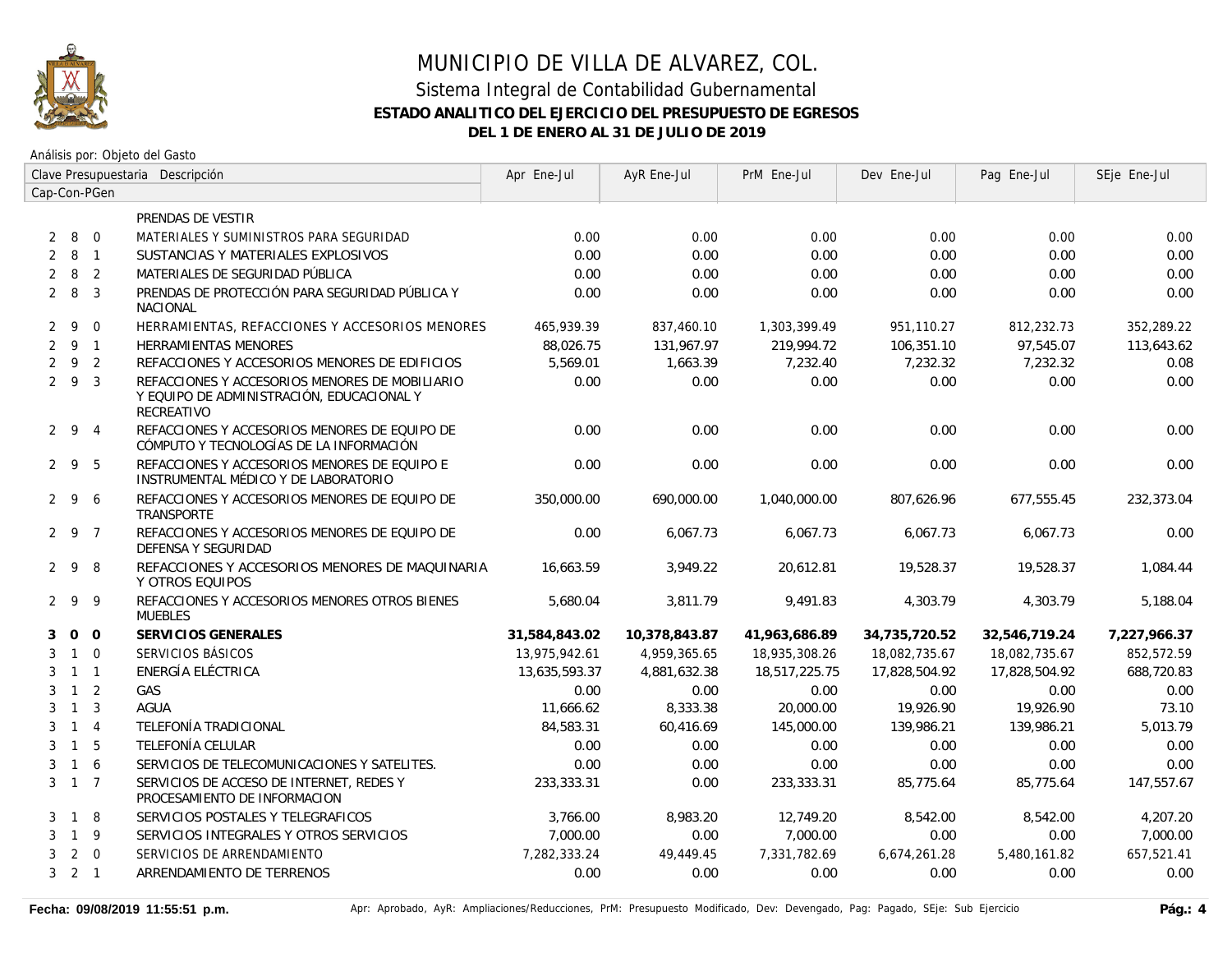

Análisis por: Objeto del Gasto

|   |                         |                | Clave Presupuestaria Descripción                                                                           | Apr Ene-Jul  | AyR Ene-Jul  | PrM Ene-Jul  | Dev Ene-Jul  | Pag Ene-Jul  | SEje Ene-Jul |
|---|-------------------------|----------------|------------------------------------------------------------------------------------------------------------|--------------|--------------|--------------|--------------|--------------|--------------|
|   |                         | Cap-Con-PGen   |                                                                                                            |              |              |              |              |              |              |
|   | $3 \quad 2 \quad 2$     |                | ARRENDAMIENTO DE EDIFICIOS                                                                                 | 141,166.62   | 49,449.45    | 190,616.07   | 190,169.67   | 170,151.81   | 446.40       |
|   | $3 \quad 2 \quad 3$     |                | ARRENDAMIENTO DE MOBILIARIO Y EQUIPO DE<br>ADMINISTRACIÓN, EDUCACIONAL Y RECREATIVO                        | 0.00         | 0.00         | 0.00         | 0.00         | 0.00         | 0.00         |
| 3 |                         | $2 \quad 4$    | ARRENDAMIENTO DE EQUIPO E INSTRUMENTAL MÉDICO Y<br>DE LABORATORIO                                          | 0.00         | 0.00         | 0.00         | 0.00         | 0.00         | 0.00         |
| 3 | $\overline{2}$          | 5              | ARRENDAMIENTO DE EQUIPO DE TRANSPORTE                                                                      | 7,094,500.00 | 0.00         | 7,094,500.00 | 6,469,763.58 | 5,299,369.98 | 624,736.42   |
| 3 |                         | 2 6            | ARRENDAMIENTO DE MAQUINARIA, OTROS EQUIPOS Y<br><b>HERRAMIENTAS</b>                                        | 0.00         | 0.00         | 0.00         | 0.00         | 0.00         | 0.00         |
| 3 |                         | 2 <sub>7</sub> | ARRENDAMIENTO DE ACTIVOS INTANGIBLES                                                                       | 0.00         | 0.00         | 0.00         | 0.00         | 0.00         | 0.00         |
| 3 | $\overline{2}$          | 8              | ARRENDAMIENTO FINANCIERO                                                                                   | 0.00         | 0.00         | 0.00         | 0.00         | 0.00         | 0.00         |
| 3 |                         | $2 \quad 9$    | OTROS ARRENDAMIENTOS                                                                                       | 46,666.62    | 0.00         | 46,666.62    | 14,328.03    | 10,640.03    | 32,338.59    |
| 3 |                         | $3 \quad 0$    | SERVICIOS PROFESIONALES, CIENTIFICOS, TECNICOS Y<br>OTROS SERVICIOS                                        | 1,526,345.31 | 2,052,739.80 | 3,579,085.11 | 1,939,426.58 | 1,592,365.02 | 1,639,658.53 |
| 3 | $\overline{\mathbf{3}}$ | $\overline{1}$ | SERVICIOS LEGALES, DE CONTABILIDAD, AUDITORÍA Y<br><b>RELACIONADOS</b>                                     | 513,333.31   | $-8,333.33$  | 504,999.98   | 336,035.19   | 66,039.39    | 168,964.79   |
|   | $3 \quad 3 \quad 2$     |                | SERVICIOS DE DISEÑO, ARQUITECTURA, INGENIERÍA Y<br>ACTIVIDADES RELACIONADAS                                | 0.00         | 0.00         | 0.00         | 0.00         | 0.00         | 0.00         |
| 3 | $\overline{3}$          | $\overline{3}$ | SERVICIOS DE CONSULTORÍA ADMINISTRATIVA,<br>PROCESOS, TÉCNICA Y EN TECNOLOGÍAS DE LA<br><b>INFORMACIÓN</b> | 515,991.00   | 50,000.00    | 565,991.00   | 482.096.00   | 440.568.00   | 83.895.00    |
| 3 |                         | $3 \quad 4$    | SERVICIOS DE CAPACITACIÓN                                                                                  | 14,000.00    | 212,500.00   | 226,500.00   | 0.00         | 0.00         | 226,500.00   |
| 3 |                         | 3 <sub>5</sub> | SERVICIOS DE INVESTIGACIÓN CIENTÍFICA Y<br><b>DESARROLLO</b>                                               | 0.00         | 0.00         | 0.00         | 0.00         | 0.00         | 0.00         |
| 3 | $\mathbf{3}$            | 6              | SERVICIOS DE APOYO ADMINISTRATIVO, TRADUCCIÓN,<br>FOTOCOPIADO E IMPRESIÓN                                  | 483,021.00   | 14,573.13    | 497,594.13   | 446,295.39   | 410,757.63   | 51,298.74    |
| 3 | $\mathbf{3}$            | $\overline{7}$ | SERVICIOS DE PROTECCIÓN Y SEGURIDAD                                                                        | 0.00         | 0.00         | 0.00         | 0.00         | 0.00         | 0.00         |
| 3 | $\mathbf{3}$            | 8              | SERVICIOS DE VIGILANCIA                                                                                    | 0.00         | 0.00         | 0.00         | 0.00         | 0.00         | 0.00         |
| 3 | 3                       | 9              | SERVICIOS PROFESIONALES, CIENTÍFICOS Y TÉCNICOS<br><b>INTEGRALES</b>                                       | 0.00         | 1,784,000.00 | 1,784,000.00 | 675,000.00   | 675,000.00   | 1,109,000.00 |
| 3 | $\overline{4}$          | $\overline{0}$ | SERVICIOS FINANCIEROS, BANCARIOS Y COMERCIALES                                                             | 845,833.24   | 133,796.91   | 979,630.15   | 712,674.58   | 712,674.58   | 266,955.57   |
| 3 |                         | $4 \quad 1$    | SERVICIOS FINANCIEROS Y BANCARIOS                                                                          | 204,166.62   | 133,796.91   | 337,963.53   | 292,963.53   | 292,963.53   | 45,000.00    |
| 3 |                         | 4 <sub>2</sub> | SERVICIOS DE COBRANZA, INVESTIGACIÓN CREDITICIA Y<br><b>SIMILAR</b>                                        | 641,666.62   | 0.00         | 641,666.62   | 419,711.05   | 419,711.05   | 221,955.57   |
| 3 | $\overline{4}$          | - 3            | SERVICIOS DE RECAUDACIÓN, TRASLADO Y CUSTODIA DE<br><b>VALORES</b>                                         | 0.00         | 0.00         | 0.00         | 0.00         | 0.00         | 0.00         |
| 3 | $\overline{4}$          | $\overline{4}$ | SEGUROS DE RESPONSABILIDAD PATRIMONIAL Y FIANZAS                                                           | 0.00         | 0.00         | 0.00         | 0.00         | 0.00         | 0.00         |
| 3 | $\overline{4}$          | 5              | SEGURO DE BIENES PATRIMONIALES                                                                             | 0.00         | 0.00         | 0.00         | 0.00         | 0.00         | 0.00         |
| 3 | 4                       | 6              | ALMACENAJE, ENVASE Y EMBALAJE                                                                              | 0.00         | 0.00         | 0.00         | 0.00         | 0.00         | 0.00         |
| 3 |                         | 4 7            | <b>FLETES Y MANIOBRAS</b>                                                                                  | 0.00         | 0.00         | 0.00         | 0.00         | 0.00         | 0.00         |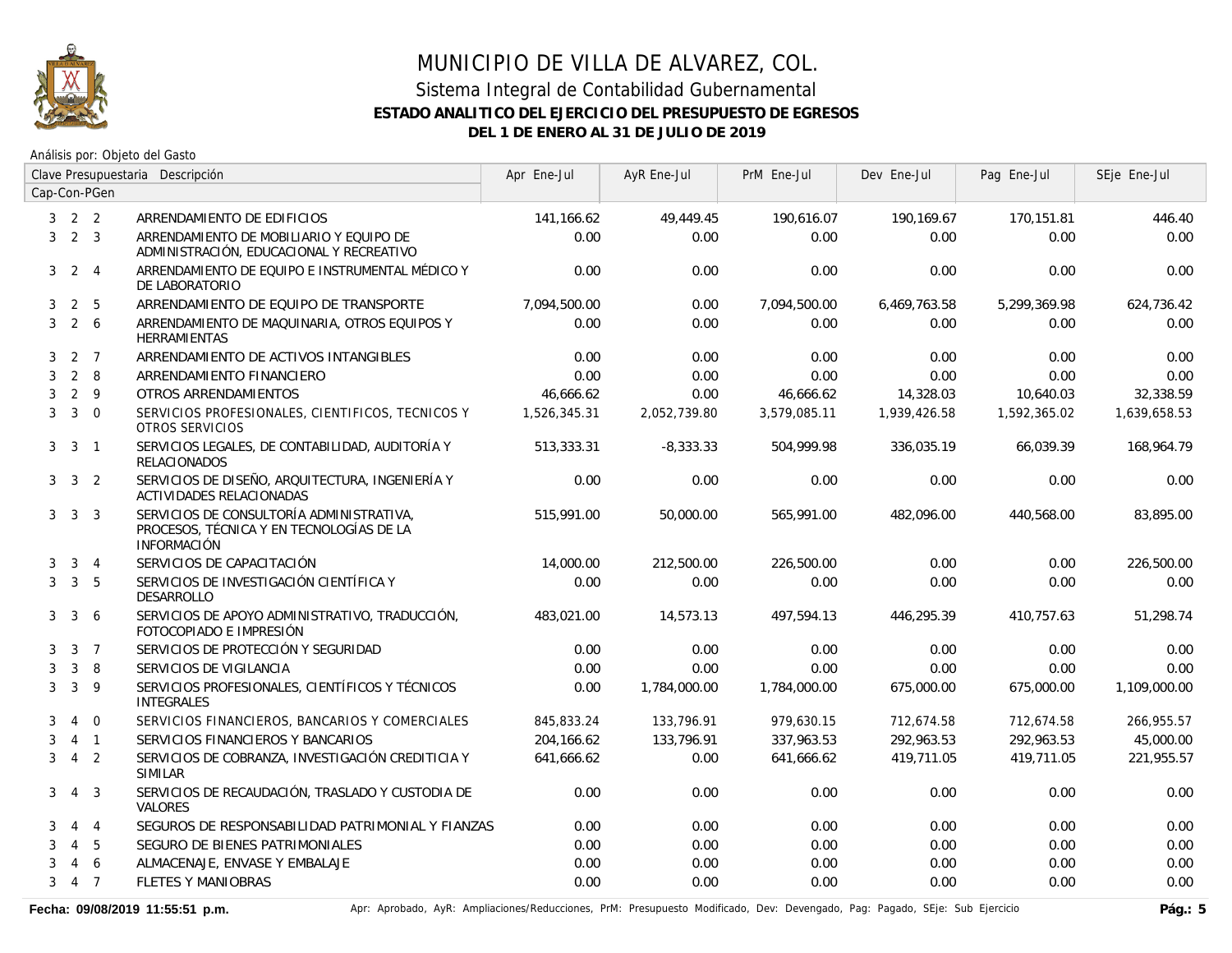

Análisis por: Objeto del Gasto

|                |                     |                 | Clave Presupuestaria Descripción                                                                                                | Apr Ene-Jul  | AyR Ene-Jul     | PrM Ene-Jul  | Dev Ene-Jul | Pag Ene-Jul | SEje Ene-Jul |
|----------------|---------------------|-----------------|---------------------------------------------------------------------------------------------------------------------------------|--------------|-----------------|--------------|-------------|-------------|--------------|
|                |                     | Cap-Con-PGen    |                                                                                                                                 |              |                 |              |             |             |              |
| 3              |                     | 4 8             | <b>COMISIONES POR VENTAS</b>                                                                                                    | 0.00         | 0.00            | 0.00         | 0.00        | 0.00        | 0.00         |
| 3              |                     | $4\overline{9}$ | SERVICIOS FINANCIEROS, BANCARIOS Y COMERCIALES<br><b>INTEGRALES</b>                                                             | 0.00         | 0.00            | 0.00         | 0.00        | 0.00        | 0.00         |
| 3 <sup>1</sup> | 5                   | $\overline{0}$  | SERVICIOS DE INSTALACION, REPARACION,<br>MANTENIMIENTO Y CONSERVACION                                                           | 2,936,616.62 | $-814,785.56$   | 2,121,831.06 | 858,862.27  | 747,596.34  | 1,262,968.79 |
| 3              |                     | 5 <sub>1</sub>  | CONSERVACIÓN Y MANTENIMIENTO MENOR DE INMUEBLES                                                                                 | 27,416.62    | 0.00            | 27,416.62    | 11,588.45   | 11,588.45   | 15,828.17    |
| $\mathbf{3}$   | 5 <sub>2</sub>      |                 | INSTALACIÓN, REPARACIÓN Y MANTENIMIENTO DE<br>MOBILIARIO Y EQUIPO DE ADMINISTRACIÓN.<br>EDUCACIONAL Y RECREATIVO                | 31,500.00    | $-4,152.00$     | 27,348.00    | 348.00      | 348.00      | 27,000.00    |
| 3              | 5 <sup>3</sup>      |                 | INSTALACIÓN, REPARACIÓN Y MANTENIMIENTO DE<br>EQUIPO DE CÓMPUTO Y TECNOLOGÍA DE LA<br><b>INFORMACIÓN</b>                        | 32,200.00    | 0.00            | 32,200.00    | 580.00      | 580.00      | 31,620.00    |
|                | $3\quad 5\quad 4$   |                 | INSTALACIÓN, REPARACIÓN Y MANTENIMIENTO DE<br>EQUIPO E INSTRUMENTAL MÉDICO Y DE LABORATORIO                                     | 0.00         | 0.00            | 0.00         | 0.00        | 0.00        | 0.00         |
| 3              |                     | 5 5             | REPARACIÓN Y MANTENIMIENTO DE EQUIPO DE<br><b>TRANSPORTE</b>                                                                    | 217,000.00   | 804,366.44      | 1,021,366.44 | 121,334.87  | 58,606.15   | 900,031.57   |
| 3              | 5                   | -6              | REPARACIÓN Y MANTENIMIENTO DE EQUIPO DE DEFENSA<br>Y SEGURIDAD                                                                  | 0.00         | 0.00            | 0.00         | 0.00        | 0.00        | 0.00         |
|                | $3\quad 5\quad 7$   |                 | INSTALACIÓN, REPARACIÓN Y MANTENIMIENTO DE<br>MAQUINARIA, OTROS EQUIPOS Y HERRAMIENTA                                           | 3,500.00     | 208,000.00      | 211,500.00   | 49.847.95   | 1,310.74    | 161,652.05   |
| 3              | 5                   | 8               | SERVICIOS DE LIMPIEZA Y MANEJO DE DESECHOS                                                                                      | 2,625,000.00 | $-1,848,000.00$ | 777,000.00   | 650,163.00  | 650,163.00  | 126,837.00   |
| 3              | 5                   | $\overline{9}$  | SERVICIOS DE JARDINERÍA Y FUMIGACIÓN                                                                                            | 0.00         | 25,000.00       | 25,000.00    | 25,000.00   | 25,000.00   | 0.00         |
| 3              |                     | 6 0             | SERVICIOS DE COMUNICACION SOCIAL Y PUBLICIDAD                                                                                   | 119,789.39   | 180,000.00      | 299,789.39   | 182,260.01  | 174,260.01  | 117,529.38   |
| 3              | $6-1$               |                 | DIFUSIÓN POR RADIO, TELEVISIÓN Y OTROS MEDIOS DE<br>MENSAJES SOBRE PROGRAMAS Y ACTIVIDADES<br><b>GUBERNAMENTALES</b>            | 105.789.39   | 170,000.00      | 275,789.39   | 158,560.00  | 150,560.00  | 117,229.39   |
| 3              |                     | 6 <sub>2</sub>  | DIFUSIÓN POR RADIO, TELEVISIÓN Y OTROS MEDIOS DE<br>MENSAJES COMERCIALES PARA PROMOVER LA VENTA DE<br><b>BIENES O SERVICIOS</b> | 0.00         | 0.00            | 0.00         | 0.00        | 0.00        | 0.00         |
| 3              | 6                   | $\overline{3}$  | SERVICIOS DE CREATIVIDAD, PREPRODUCCIÓN Y<br>PRODUCCIÓN DE PUBLICIDAD, EXCEPTO INTERNET                                         | 0.00         | 0.00            | 0.00         | 0.00        | 0.00        | 0.00         |
| 3              | 6                   | $\overline{4}$  | SERVICIOS DE REVELADO DE FOTOGRAFÍAS                                                                                            | 0.00         | 0.00            | 0.00         | 0.00        | 0.00        | 0.00         |
| 3              | 6                   | 5               | SERVICIOS DE LA INDUSTRIA FÍLMICA, DEL SONIDO Y DEL<br><b>VIDEO</b>                                                             | 0.00         | 0.00            | 0.00         | 0.00        | 0.00        | 0.00         |
| 3              | 6                   | 6               | SERVICIO DE CREACIÓN Y DIFUSIÓN DE CONTENIDO<br>EXCLUSIVAMENTE A TRAVÉS DE INTERNET                                             | 14,000.00    | 10,000.00       | 24,000.00    | 23,700.01   | 23,700.01   | 299.99       |
| 3              | 6                   | 9               | OTROS SERVICIOS DE INFORMACIÓN                                                                                                  | 0.00         | 0.00            | 0.00         | 0.00        | 0.00        | 0.00         |
| 3              |                     | $7\quad0$       | SERVICIOS DE TRASLADO Y VIATICOS                                                                                                | 82,256.48    | 64,705.45       | 146,961.93   | 64,013.82   | 64,013.82   | 82,948.11    |
| 3              | 7 <sub>1</sub>      |                 | PASAJES AÉREOS                                                                                                                  | 26,666.62    | 40,629.38       | 67,296.00    | 46,104.00   | 46,104.00   | 21,192.00    |
|                | $3 \quad 7 \quad 2$ |                 | <b>PASAJES TERRESTRES</b>                                                                                                       | 5.907.31     | 15,113.00       | 21,020.31    | 3,531.20    | 3,531.20    | 17,489.11    |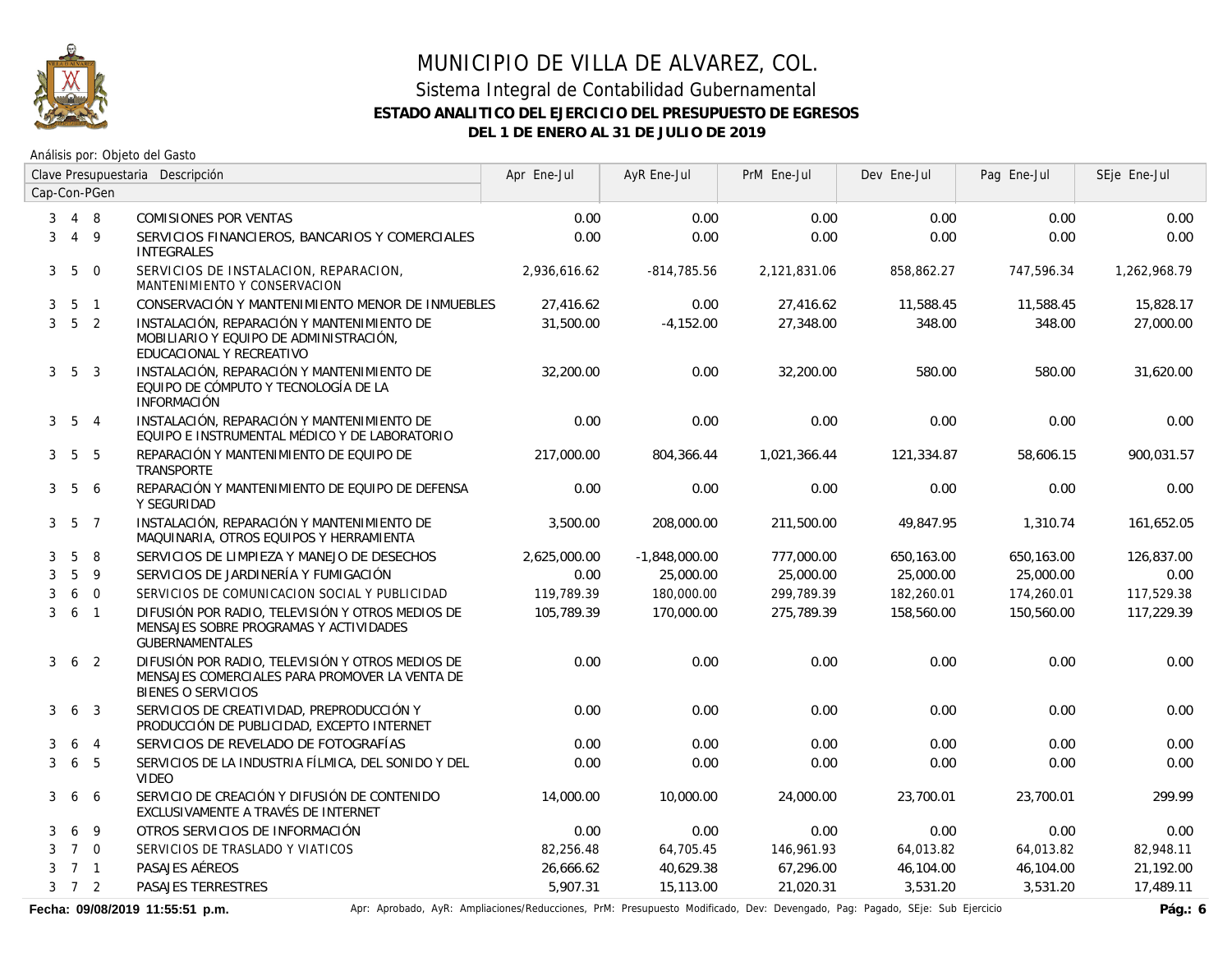

Análisis por: Objeto del Gasto

|                     |                |                | Clave Presupuestaria Descripción                                                                 | Apr Ene-Jul   | AyR Ene-Jul  | PrM Ene-Jul   | Dev Ene-Jul   | Pag Ene-Jul   | SEje Ene-Jul |
|---------------------|----------------|----------------|--------------------------------------------------------------------------------------------------|---------------|--------------|---------------|---------------|---------------|--------------|
| Cap-Con-PGen        |                |                |                                                                                                  |               |              |               |               |               |              |
| $3 \quad 7 \quad 3$ |                |                | PASAJES MARÍTIMOS, LACUSTRES Y FLUVIALES                                                         | 0.00          | 0.00         | 0.00          | 0.00          | 0.00          | 0.00         |
| 3                   | 7 <sub>4</sub> |                | AUTOTRANSPORTE                                                                                   | 500.00        | $-300.00$    | 200.00        | 0.00          | 0.00          | 200.00       |
| 3                   | $7^{\circ}$    | 5              | VIÁTICOS EN EL PAÍS                                                                              | 24,682.55     | 14,551.07    | 39,233.62     | 12,755.62     | 12,755.62     | 26,478.00    |
| 3                   | $\overline{7}$ | 6              | VIÁTICOS EN EL EXTRANJERO                                                                        | 0.00          | 0.00         | 0.00          | 0.00          | 0.00          | 0.00         |
| 3                   | 7 <sub>7</sub> |                | GASTOS DE INSTALACIÓN Y TRASLADO DE MENAJE                                                       | 0.00          | 0.00         | 0.00          | 0.00          | 0.00          | 0.00         |
| 3                   | $7^{\circ}$    | 8              | SERVICIOS INTEGRALES DE TRASLADO Y VIÁTICOS                                                      | 0.00          | 0.00         | 0.00          | 0.00          | 0.00          | 0.00         |
| 3                   | $\overline{7}$ | 9              | OTROS SERVICIOS DE TRASLADO Y HOSPEDAJE                                                          | 24,500.00     | $-5,288.00$  | 19,212.00     | 1,623.00      | 1,623.00      | 17,589.00    |
| 3                   | 8              | $\overline{0}$ | SERVICIOS OFICIALES                                                                              | 162,750.00    | 20,893.99    | 183,643.99    | 79,653.99     | 79,653.99     | 103,990.00   |
| 3                   | 8              | $\overline{1}$ | <b>GASTOS DE CEREMONIAL</b>                                                                      | 0.00          | 0.00         | 0.00          | 0.00          | 0.00          | 0.00         |
| 3                   | 8              | $\overline{2}$ | GASTOS DE ORDEN SOCIAL Y CULTURAL                                                                | 141,750.00    | 20,893.99    | 162,643.99    | 79,653.99     | 79,653.99     | 82,990.00    |
| 3                   | 8              | $\overline{3}$ | CONGRESOS Y CONVENCIONES                                                                         | 0.00          | 0.00         | 0.00          | 0.00          | 0.00          | 0.00         |
| 3                   | 8              | $\overline{4}$ | <b>EXPOSICIONES</b>                                                                              | 21,000.00     | 0.00         | 21,000.00     | 0.00          | 0.00          | 21,000.00    |
| 3                   | 8              | 5              | <b>GASTOS DE REPRESENTACIÓN</b>                                                                  | 0.00          | 0.00         | 0.00          | 0.00          | 0.00          | 0.00         |
| 3                   | 9              | $\mathbf{0}$   | OTROS SERVICIOS GENERALES                                                                        | 4,652,976.13  | 3,732,678.18 | 8,385,654.31  | 6,141,832.32  | 5,613,257.99  | 2,243,821.99 |
| 3                   | 9 1            |                | SERVICIOS FUNERARIOS Y DE CEMENTERIOS                                                            | 0.00          | 0.00         | 0.00          | 0.00          | 0.00          | 0.00         |
| 3                   | 9              | $\overline{2}$ | <b>IMPUESTOS Y DERECHOS</b>                                                                      | 182,537.50    | 0.00         | 182,537.50    | 129,568.00    | 129,568.00    | 52,969.50    |
| 3                   | 9              | $\overline{3}$ | IMPUESTOS Y DERECHOS DE IMPORTACIÓN                                                              | 0.00          | 0.00         | 0.00          | 0.00          | 0.00          | 0.00         |
| 3                   | 9              | $\overline{4}$ | SENTENCIAS Y RESOLUCIONES POR AUTORIDAD<br><b>COMPETENTE</b>                                     | 1,495,438.63  | 3,255,549.93 | 4,750,988.56  | 4,747,754.70  | 4,747,754.70  | 3,233.86     |
| 3                   | 9              | 5              | PENAS, MULTAS, ACCESORIOS Y ACTUALIZACIONES                                                      | 388,500.00    | 489,960.25   | 878,460.25    | 711,637.86    | 711,637.86    | 166,822.39   |
| 3                   | 9              | 6              | OTROS GASTOS POR RESPONSABILIDADES                                                               | 14,000.00     | 0.00         | 14,000.00     | 4,000.00      | 4,000.00      | 10,000.00    |
| 3                   | 9 7            |                | <b>UTILIDADES</b>                                                                                | 0.00          | 0.00         | 0.00          | 0.00          | 0.00          | 0.00         |
| 3                   | 9              | -8             | IMPUESTO SOBRE NOMINAS Y OTROS QUE SE DERIVEN DE<br>UNA RELACION LABORAL                         | 2,450,000.00  | 0.00         | 2,450,000.00  | 528,574.33    | 0.00          | 1,921,425.67 |
| 3                   | 9              | 9              | OTROS SERVICIOS GENERALES                                                                        | 122,500.00    | $-12,832.00$ | 109,668.00    | 20,297.43     | 20,297.43     | 89,370.57    |
| $\overline{4}$      | $0\quad 0$     |                | TRANSFERENCIAS, ASIGNACIONES, SUBSIDIOS Y<br>OTRAS AYUDAS                                        | 34,651,747.55 | 1,442,519.75 | 36,094,267.30 | 32,348,167.77 | 31,431,101.52 | 3,746,099.53 |
| 4 1                 |                | $\Omega$       | TRANSFERENCIAS INTERNAS Y ASIGNACIONES AL<br>SECTOR PÚBLICO                                      | 11,764,717.37 | 456,307.63   | 12,221,025.00 | 11,764,717.29 | 11,764,717.29 | 456,307.71   |
| 4 1 1               |                |                | ASIGNACIONES PRESUPUESTARIAS AL PODER EJECUTIVO                                                  | 0.00          | 0.00         | 0.00          | 0.00          | 0.00          | 0.00         |
| 4 1 2               |                |                | ASIGNACIONES PRESUPUESTARIAS AL PODER<br>LEGISLATIVO                                             | 0.00          | 0.00         | 0.00          | 0.00          | 0.00          | 0.00         |
| 4                   | $1 \quad 3$    |                | ASIGNACIONES PRESUPUESTARIAS AL PODER JUDICIAL                                                   | 0.00          | 0.00         | 0.00          | 0.00          | 0.00          | 0.00         |
| 4 1 4               |                |                | ASIGNACIONES PRESUPUESTARIAS A ÓRGANOS<br><b>AUTÓNOMOS</b>                                       | 11.764.717.37 | 456,307.63   | 12,221,025.00 | 11.764.717.29 | 11,764,717.29 | 456,307.71   |
| 4                   | $1\quad 5$     |                | TRANSFERENCIAS INTERNAS OTORGADAS A ENTIDADES<br>PARAESTATALES NO EMPRESARIALES Y NO FINANCIERAS | 0.00          | 0.00         | 0.00          | 0.00          | 0.00          | 0.00         |
| 4                   | $\overline{1}$ | -6             | TRANSFERENCIAS INTERNAS OTORGADAS A ENTIDADES                                                    | 0.00          | 0.00         | 0.00          | 0.00          | 0.00          | 0.00         |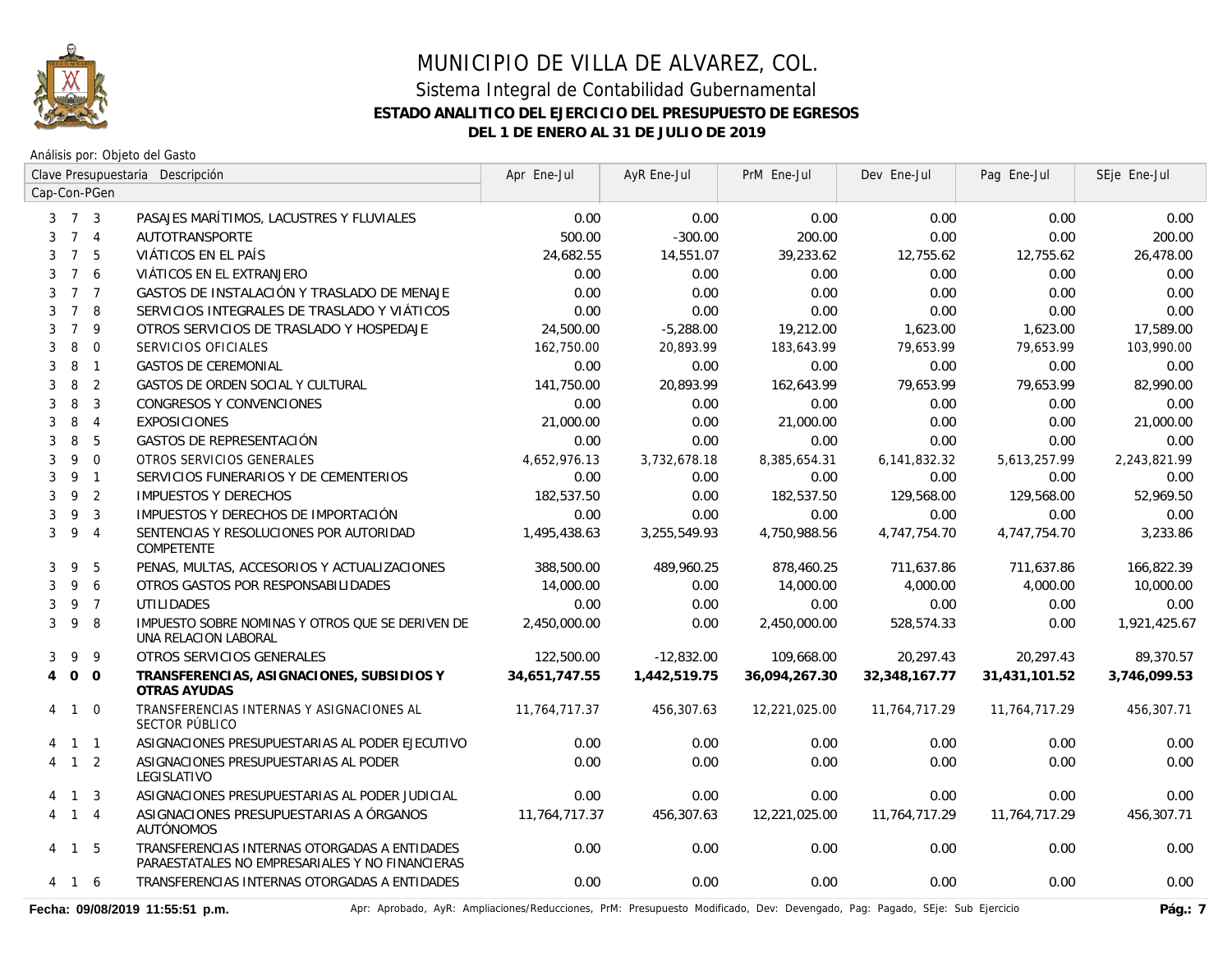

Análisis por: Objeto del Gasto

|              | Clave Presupuestaria Descripción |                |                                                                                                       | Apr Ene-Jul  | AyR Ene-Jul  | PrM Ene-Jul  | Dev Ene-Jul  | Pag Ene-Jul  | SEje Ene-Jul |
|--------------|----------------------------------|----------------|-------------------------------------------------------------------------------------------------------|--------------|--------------|--------------|--------------|--------------|--------------|
| Cap-Con-PGen |                                  |                |                                                                                                       |              |              |              |              |              |              |
|              |                                  |                | PARAESTATALES EMPRESARIALES Y NO FINANCIERAS                                                          |              |              |              |              |              |              |
| 4 1 7        |                                  |                | TRANSFERENCIAS INTERNAS OTORGADAS A<br>FIDEICOMISOS PÚBLICOS EMPRESARIALES Y NO<br><b>FINANCIEROS</b> | 0.00         | 0.00         | 0.00         | 0.00         | 0.00         | 0.00         |
| 4 1 8        |                                  |                | TRANSFERENCIAS INTERNAS OTORGADAS A<br>INSTITUCIONES PARAESTATALES PÚBLICAS FINANCIERAS               | 0.00         | 0.00         | 0.00         | 0.00         | 0.00         | 0.00         |
| 4            | $\mathbf{1}$                     | - 9            | TRANSFERENCIAS INTERNAS OTORGADAS A<br>FIDEICOMISOS PÚBLICOS FINANCIEROS                              | 0.00         | 0.00         | 0.00         | 0.00         | 0.00         | 0.00         |
| 4            | 2                                | $\overline{0}$ | TRANSFERENCIAS AL RESTO DEL SECTOR PUBLICO                                                            | 0.00         | 0.00         | 0.00         | 0.00         | 0.00         | 0.00         |
| 4            | 2 <sub>1</sub>                   |                | TRANSFERENCIAS OTORGADAS A ENTIDADES<br>PARAESTATALES NO EMPRESARIALES Y NO FINANCIERAS               | 0.00         | 0.00         | 0.00         | 0.00         | 0.00         | 0.00         |
| 4            |                                  | 2 <sub>2</sub> | TRANSFERENCIAS OTORGADAS PARA ENTIDADES<br>PARAESTATALES EMPRESARIALES Y NO FINANCIERAS               | 0.00         | 0.00         | 0.00         | 0.00         | 0.00         | 0.00         |
| 4            |                                  | 2 <sub>3</sub> | TRANSFERENCIAS OTORGADAS PARA INSTITUCIONES<br>PARAESTATALES PÚBLICAS FINANCIERAS                     | 0.00         | 0.00         | 0.00         | 0.00         | 0.00         | 0.00         |
| 4            | $2 \quad 4$                      |                | TRANSFERENCIAS OTORGADAS A ENTIDADES<br>FEDERATIVAS Y MUNICIPIOS                                      | 0.00         | 0.00         | 0.00         | 0.00         | 0.00         | 0.00         |
| 4            |                                  | 2 5            | TRANSFERENCIAS A FIDEICOMISOS DE ENTIDADES<br>FEDERATIVAS Y MUNICIPIOS                                | 0.00         | 0.00         | 0.00         | 0.00         | 0.00         | 0.00         |
|              | 3                                | $\mathbf 0$    | SUBSIDIOS Y SUBVENCIONES                                                                              | 0.00         | 0.00         | 0.00         | 0.00         | 0.00         | 0.00         |
|              | 3                                | $\overline{1}$ | SUBSIDIOS A LA PRODUCCIÓN                                                                             | 0.00         | 0.00         | 0.00         | 0.00         | 0.00         | 0.00         |
| 4            | 3                                | 2              | SUBSIDIOS A LA DISTRIBUCIÓN                                                                           | 0.00         | 0.00         | 0.00         | 0.00         | 0.00         | 0.00         |
| 4            | 3                                | $\overline{3}$ | SUBSIDIOS A LA INVERSIÓN                                                                              | 0.00         | 0.00         | 0.00         | 0.00         | 0.00         | 0.00         |
|              | 3                                | $\overline{4}$ | SUBSIDIOS A LA PRESTACIÓN DE SERVICIOS PÚBLICOS                                                       | 0.00         | 0.00         | 0.00         | 0.00         | 0.00         | 0.00         |
| 4            | 3                                | 5              | SUBSIDIOS PARA CUBRIR DIFERENCIALES DE TASAS DE<br><b>INTERÉS</b>                                     | 0.00         | 0.00         | 0.00         | 0.00         | 0.00         | 0.00         |
|              | 3                                | 6              | SUBSIDIOS A LA VIVIENDA                                                                               | 0.00         | 0.00         | 0.00         | 0.00         | 0.00         | 0.00         |
|              | 3                                | $\overline{7}$ | SUBVENCIONES AL CONSUMO                                                                               | 0.00         | 0.00         | 0.00         | 0.00         | 0.00         | 0.00         |
|              | 3                                | 8              | SUBSIDIOS A ENTIDADES FEDERATIVAS Y MUNICIPIOS                                                        | 0.00         | 0.00         | 0.00         | 0.00         | 0.00         | 0.00         |
| 4            | 3                                | 9              | OTROS SUBSIDIOS                                                                                       | 0.00         | 0.00         | 0.00         | 0.00         | 0.00         | 0.00         |
|              | $\overline{4}$                   | $\overline{0}$ | AYUDAS SOCIALES                                                                                       | 2,141,501.25 | 198,342.52   | 2,339,843.77 | 1,817,852.10 | 1,746,003.20 | 521,991.67   |
|              | $\overline{4}$                   | $\overline{1}$ | AYUDAS SOCIALES A PERSONAS                                                                            | 1,421,000.00 | 254,056.80   | 1,675,056.80 | 1,650,152.10 | 1,635,003.20 | 24,904.70    |
| 4            | $\overline{4}$                   | 2              | BECAS Y OTRAS AYUDAS PARA PROGRAMAS DE<br>CAPACITACIÓN                                                | 517,501.25   | $-55,714.28$ | 461.786.97   | 20,700.00    | 0.00         | 441,086.97   |
|              | $\overline{4}$                   | 3              | AYUDAS SOCIALES A INSTITUCIONES DE ENSEÑANZA                                                          | 0.00         | 0.00         | 0.00         | 0.00         | 0.00         | 0.00         |
| 4            | $4 \quad 4$                      |                | AYUDAS SOCIALES A ACTIVIDADES CIENTÍFICAS O<br>ACADÉMICAS                                             | 0.00         | 0.00         | 0.00         | 0.00         | 0.00         | 0.00         |
|              | 4                                | -5             | AYUDAS SOCIALES A INSTITUCIONES SIN FINES DE LUCRO                                                    | 203,000.00   | 0.00         | 203,000.00   | 147,000.00   | 111,000.00   | 56,000.00    |
| 4            | 4                                | 6              | AYUDAS SOCIALES A COOPERATIVAS                                                                        | 0.00         | 0.00         | 0.00         | 0.00         | 0.00         | 0.00         |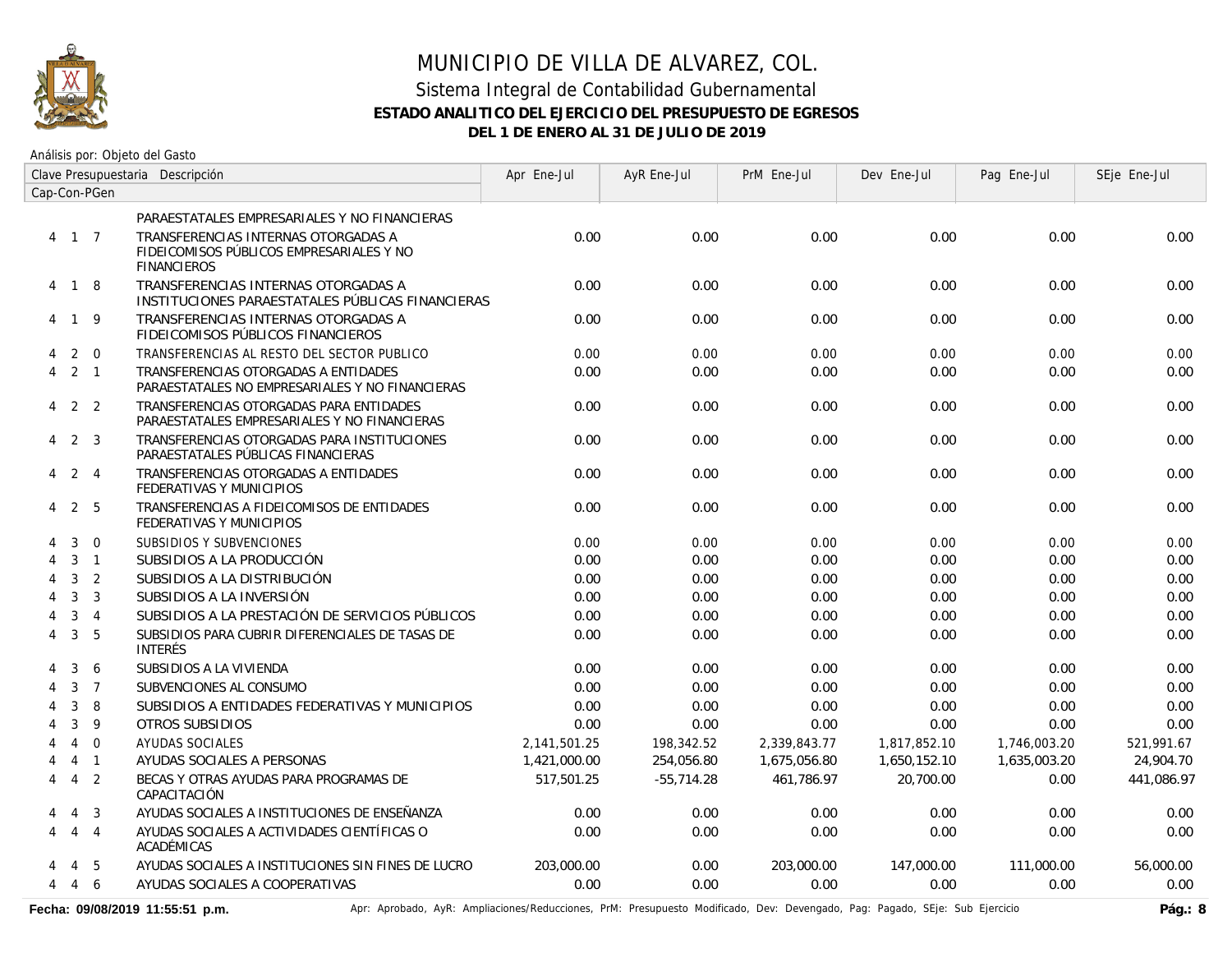

|   |                     |                  | Clave Presupuestaria Descripción                                                                                 | Apr Ene-Jul   | AyR Ene-Jul  | PrM Ene-Jul   | Dev Ene-Jul   | Pag Ene-Jul   | SEje Ene-Jul |
|---|---------------------|------------------|------------------------------------------------------------------------------------------------------------------|---------------|--------------|---------------|---------------|---------------|--------------|
|   |                     | Cap-Con-PGen     |                                                                                                                  |               |              |               |               |               |              |
| 4 |                     | 4 7              | AYUDAS SOCIALES A ENTIDADES DE INTERÉS PÚBLICO                                                                   | 0.00          | 0.00         | 0.00          | 0.00          | 0.00          | 0.00         |
| 4 | $\overline{4}$      | 8                | AYUDAS POR DESASTRES NATURALES Y OTROS<br><b>SINIESTROS</b>                                                      | 0.00          | 0.00         | 0.00          | 0.00          | 0.00          | 0.00         |
| 4 | 5                   | $\mathbf 0$      | PENSIONES Y JUBILACIONES                                                                                         | 20,745,528.93 | 787,869.60   | 21,533,398.53 | 18,765,598.38 | 17,920,381.03 | 2,767,800.15 |
| 4 | 5                   | $\overline{1}$   | <b>PENSIONES</b>                                                                                                 | 904,166.62    | 16,784.76    | 920,951.38    | 890,123.36    | 890,123.36    | 30,828.02    |
| 4 | 5                   | 2                | <b>JUBILACIONES</b>                                                                                              | 19,133,333.31 | 771,084.84   | 19,904,418.15 | 17,875,475.02 | 17,030,257.67 | 2,028,943.13 |
|   | 5                   | 9                | OTRAS PENSIONES Y JUBILACIONES                                                                                   | 708,029.00    | 0.00         | 708,029.00    | 0.00          | 0.00          | 708,029.00   |
| 4 | 6                   | $\overline{0}$   | TRANSFERENCIAS A FIDEICOMISOS, MANDATOS Y OTROS<br>ANALOGOS                                                      | 0.00          | 0.00         | 0.00          | 0.00          | 0.00          | 0.00         |
| 4 | 6                   | $\overline{1}$   | TRANSFERENCIAS A FIDEICOMISOS DEL PODER<br><b>EJECUTIVO</b>                                                      | 0.00          | 0.00         | 0.00          | 0.00          | 0.00          | 0.00         |
| 4 | 6                   | $\overline{2}$   | TRANSFERENCIAS A FIDEICOMISOS DEL PODER<br>LEGISLATIVO                                                           | 0.00          | 0.00         | 0.00          | 0.00          | 0.00          | 0.00         |
|   | 6                   | 3                | TRANSFERENCIAS A FIDEICOMISOS DEL PODER JUDICIAL                                                                 | 0.00          | 0.00         | 0.00          | 0.00          | 0.00          | 0.00         |
|   | 6                   | $\overline{4}$   | TRANSFERENCIAS A FIDEICOMISOS PÚBLICOS DE<br>ENTIDADES PARAESTATALES NO EMPRESARIALES Y NO<br><b>FINANCIERAS</b> | 0.00          | 0.00         | 0.00          | 0.00          | 0.00          | 0.00         |
| 4 | 6                   | -5               | TRANSFERENCIAS A FIDEICOMISOS PÚBLICOS DE<br>ENTIDADES PARAESTATALES EMPRESARIALES Y NO<br><b>FINANCIERAS</b>    | 0.00          | 0.00         | 0.00          | 0.00          | 0.00          | 0.00         |
| 4 | 6                   | -6               | TRANSFERENCIAS A FIDEICOMISOS DE INSTITUCIONES<br>PÚBLICAS FINANCIERAS                                           | 0.00          | 0.00         | 0.00          | 0.00          | 0.00          | 0.00         |
|   | 6                   | 9                | OTRAS TRANSFERENCIAS A FIDEICOMISOS                                                                              | 0.00          | 0.00         | 0.00          | 0.00          | 0.00          | 0.00         |
| 4 | $7^{\circ}$         | $\Omega$         | TRANSFERENCIAS A LA SEGURIDAD SOCIAL                                                                             | 0.00          | 0.00         | 0.00          | 0.00          | 0.00          | 0.00         |
|   |                     | 7 <sub>1</sub>   | TRANSFERENCIAS POR OBLIGACIÓN DE LEY                                                                             | 0.00          | 0.00         | 0.00          | 0.00          | 0.00          | 0.00         |
|   | 8                   | $\overline{0}$   | <b>DONATIVOS</b>                                                                                                 | 0.00          | 0.00         | 0.00          | 0.00          | 0.00          | 0.00         |
|   | 8                   | $\overline{1}$   | DONATIVOS A INSTITUCIONES SIN FINES DE LUCRO                                                                     | 0.00          | 0.00         | 0.00          | 0.00          | 0.00          | 0.00         |
|   | 8                   | 2                | DONATIVOS A ENTIDADES FEDERATIVAS                                                                                | 0.00          | 0.00         | 0.00          | 0.00          | 0.00          | 0.00         |
|   | 8                   | 3                | DONATIVOS A FIDEICOMISOS PRIVADOS                                                                                | 0.00          | 0.00         | 0.00          | 0.00          | 0.00          | 0.00         |
| 4 | 8                   | $\overline{4}$   | DONATIVOS A FIDEICOMISOS ESTATALES                                                                               | 0.00          | 0.00         | 0.00          | 0.00          | 0.00          | 0.00         |
|   | 8                   | 5                | DONATIVOS INTERNACIONALES                                                                                        | 0.00          | 0.00         | 0.00          | 0.00          | 0.00          | 0.00         |
|   | 9                   | $\boldsymbol{0}$ | TRANSFERENCIAS AL EXTERIOR                                                                                       | 0.00          | 0.00         | 0.00          | 0.00          | 0.00          | 0.00         |
| 4 | 9                   | $\overline{1}$   | TRANSFERENCIAS PARA GOBIERNOS EXTRANJEROS                                                                        | 0.00          | 0.00         | 0.00          | 0.00          | 0.00          | 0.00         |
| 4 | 9                   | 2                | TRANSFERENCIAS PARA ORGANISMOS INTERNACIONALES                                                                   | 0.00          | 0.00         | 0.00          | 0.00          | 0.00          | 0.00         |
| 4 | 9                   | $\overline{3}$   | TRANSFERENCIAS PARA EL SECTOR PRIVADO EXTERNO                                                                    | 0.00          | 0.00         | 0.00          | 0.00          | 0.00          | 0.00         |
| 5 | $\Omega$            | $\Omega$         | BIENES MUEBLES, INMUEBLES E INTANGIBLES                                                                          | 1,315,500.00  | 2,592,231.56 | 3,907,731.56  | 2,239,787.91  | 2,208,239.11  | 1,667,943.65 |
| 5 |                     | $1 \quad 0$      | MOBILIARIO Y EQUIPO DE ADMINISTRACION                                                                            | 420,000.00    | $-79,229.19$ | 340,770.81    | 155,593.51    | 150,118.31    | 185,177.30   |
|   | $5 \quad 1 \quad 1$ |                  | MUEBLES DE OFICINA Y ESTANTERÍA                                                                                  | 70,000.00     | 55,056.51    | 125,056.51    | 125,056.51    | 125,056.51    | 0.00         |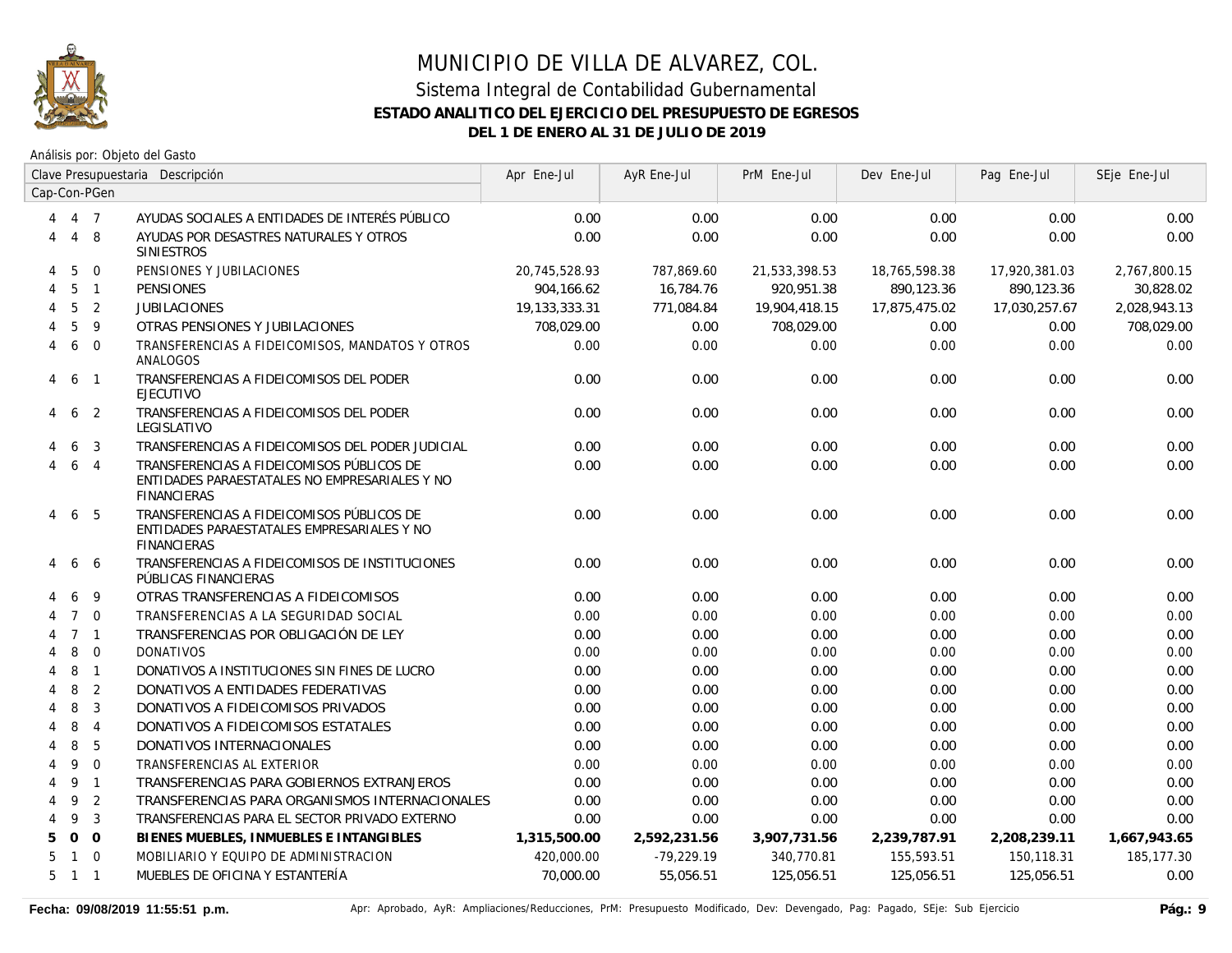

|                     |                |                         | Clave Presupuestaria Descripción                                                         | Apr Ene-Jul | AyR Ene-Jul   | PrM Ene-Jul  | Dev Ene-Jul  | Pag Ene-Jul  | SEje Ene-Jul |
|---------------------|----------------|-------------------------|------------------------------------------------------------------------------------------|-------------|---------------|--------------|--------------|--------------|--------------|
| Cap-Con-PGen        |                |                         |                                                                                          |             |               |              |              |              |              |
| $5 \quad 1 \quad 2$ |                |                         | MUEBLES, EXCEPTO DE OFICINA Y ESTANTERÍA                                                 | 0.00        | 0.00          | 0.00         | 0.00         | 0.00         | 0.00         |
| 5                   | $\mathbf{1}$   | $\overline{3}$          | BIENES ARTÍSTICOS, CULTURALES Y CIENTÍFICOS                                              | 0.00        | 0.00          | 0.00         | 0.00         | 0.00         | 0.00         |
| 5                   | $\mathbf{1}$   | $\overline{4}$          | <b>OBJETOS DE VALOR</b>                                                                  | 0.00        | 0.00          | 0.00         | 0.00         | 0.00         | 0.00         |
| 5                   | $\mathbf{1}$   | 5                       | EQUIPO DE CÓMPUTO Y DE TECNOLOGÍAS DE LA<br><b>INFORMACIÓN</b>                           | 350,000.00  | $-134,285.70$ | 215,714.30   | 30,537.00    | 25,061.80    | 185,177.30   |
| 5<br>$\mathbf{1}$   |                | 9                       | OTROS MOBILIARIOS Y EQUIPOS DE ADMINISTRACIÓN                                            | 0.00        | 0.00          | 0.00         | 0.00         | 0.00         | 0.00         |
| 5                   | 2              | $\Omega$                | MOBILIARIO Y EQUIPO EDUCACIONAL Y RECREATIVO                                             | 80,000.00   | $-5,056.51$   | 74,943.49    | 50,808.00    | 50,808.00    | 24,135.49    |
| 5                   | 2              | $\overline{1}$          | EQUIPOS Y APARATOS AUDIOVISUALES                                                         | 0.00        | 0.00          | 0.00         | 0.00         | 0.00         | 0.00         |
| 5                   |                | 2 <sup>2</sup>          | APARATOS DEPORTIVOS                                                                      | 0.00        | 0.00          | 0.00         | 0.00         | 0.00         | 0.00         |
| 5                   | 2              | $\overline{\mathbf{3}}$ | CÁMARAS FOTOGRÁFICAS Y DE VIDEO                                                          | 80,000.00   | $-5,056.51$   | 74,943.49    | 50,808.00    | 50,808.00    | 24,135.49    |
| 5                   | 2 <sup>9</sup> |                         | OTRO MOBILIARIO Y EQUIPO EDUCACIONAL Y<br>RECREATIVO                                     | 0.00        | 0.00          | 0.00         | 0.00         | 0.00         | 0.00         |
| 5                   | 3              | $\overline{0}$          | EQUIPO E INSTRUMENTAL MEDICO Y DE LABORATORIO                                            | 0.00        | 0.00          | 0.00         | 0.00         | 0.00         | 0.00         |
| 5                   | $\mathbf{3}$   | $\overline{1}$          | EQUIPO MÉDICO Y DE LABORATORIO                                                           | 0.00        | 0.00          | 0.00         | 0.00         | 0.00         | 0.00         |
| 5                   | $\mathbf{3}$   | 2                       | INSTRUMENTAL MÉDICO Y DE LABORATORIO                                                     | 0.00        | 0.00          | 0.00         | 0.00         | 0.00         | 0.00         |
| 5                   | $\overline{4}$ | $\overline{0}$          | VEHICULOS Y EQUIPO DE TRANSPORTE                                                         | 700,000.00  | 2,476,517.26  | 3,176,517.26 | 1,976,016.00 | 1,976,016.00 | 1,200,501.26 |
| 5<br>$\overline{4}$ |                | $\overline{1}$          | AUTOMOVILES Y EQUIPO TERRESTRE                                                           | 700,000.00  | 2,476,517.26  | 3,176,517.26 | 1,976,016.00 | 1,976,016.00 | 1,200,501.26 |
| 5<br>$\overline{4}$ |                | 2                       | CARROCERÍAS Y REMOLQUES                                                                  | 0.00        | 0.00          | 0.00         | 0.00         | 0.00         | 0.00         |
| 5<br>$\overline{4}$ |                | 3                       | EQUIPO AEROESPACIAL                                                                      | 0.00        | 0.00          | 0.00         | 0.00         | 0.00         | 0.00         |
| $\overline{4}$<br>5 |                | $\overline{4}$          | EQUIPO FERROVIARIO                                                                       | 0.00        | 0.00          | 0.00         | 0.00         | 0.00         | 0.00         |
| $\overline{4}$<br>5 |                | 5                       | <b>EMBARCACIONES</b>                                                                     | 0.00        | 0.00          | 0.00         | 0.00         | 0.00         | 0.00         |
| $\overline{4}$<br>5 |                | 9                       | OTROS EQUIPOS DE TRANSPORTE                                                              | 0.00        | 0.00          | 0.00         | 0.00         | 0.00         | 0.00         |
| 5                   | 5              | $\mathbf 0$             | EQUIPO DE DEFENSA Y SEGURIDAD                                                            | 0.00        | 0.00          | 0.00         | 0.00         | 0.00         | 0.00         |
| 5                   | 5              | $\mathbf{1}$            | EQUIPO DE DEFENSA Y SEGURIDAD                                                            | 0.00        | 0.00          | 0.00         | 0.00         | 0.00         | 0.00         |
| 5                   | 6              | $\overline{0}$          | MAQUINARIA, OTROS EQUIPOS Y HERRAMIENTAS                                                 | 115,500.00  | 200,000.00    | 315,500.00   | 57,370.40    | 31,296.80    | 258,129.60   |
| 5                   | 6              | $\mathbf{1}$            | MAQUINARIA Y EQUIPO AGROPECUARIO                                                         | 0.00        | 0.00          | 0.00         | 0.00         | 0.00         | 0.00         |
| 5                   | 6              | $\overline{2}$          | MAQUINARIA Y EQUIPO INDUSTRIAL                                                           | 0.00        | 0.00          | 0.00         | 0.00         | 0.00         | 0.00         |
| 5                   | 6              | 3                       | MAQUINARIA Y EQUIPO DE CONSTRUCCIÓN                                                      | 0.00        | 30,000.00     | 30,000.00    | 0.00         | 0.00         | 30,000.00    |
| 5                   | 6              | $\overline{4}$          | SISTEMAS DE AIRE ACONDICIONADO, CALEFACCIÓN Y DE<br>REFRIGERACIÓN INDUSTRIAL Y COMERCIAL | 28,000.00   | 0.00          | 28,000.00    | 0.00         | 0.00         | 28,000.00    |
| 5                   | 6              | 5                       | EQUIPO DE COMUNICACIÓN Y TELECOMUNICACIÓN                                                | 87,500.00   | $-50,000.00$  | 37,500.00    | 19,696.80    | 19,696.80    | 17,803.20    |
| 5                   | 6              | 6                       | EQUIPOS DE GENERACIÓN ELÉCTRICA, APARATOS Y<br>ACCESORIOS ELÉCTRICOS                     | 0.00        | 0.00          | 0.00         | 0.00         | 0.00         | 0.00         |
| 5                   | 6              | $\overline{7}$          | HERRAMIENTAS Y MÁQUINAS-HERRAMIENTA                                                      | 0.00        | 220,000.00    | 220,000.00   | 37,673.60    | 11,600.00    | 182,326.40   |
| 5                   | 6              | 9                       | <b>OTROS EQUIPOS</b>                                                                     | 0.00        | 0.00          | 0.00         | 0.00         | 0.00         | 0.00         |
| 5                   | $\overline{7}$ | $\overline{0}$          | <b>ACTIVOS BIOLOGICOS</b>                                                                | 0.00        | 0.00          | 0.00         | 0.00         | 0.00         | 0.00         |
| $5 \quad 7 \quad 1$ |                |                         | <b>BOVINOS</b>                                                                           | 0.00        | 0.00          | 0.00         | 0.00         | 0.00         | 0.00         |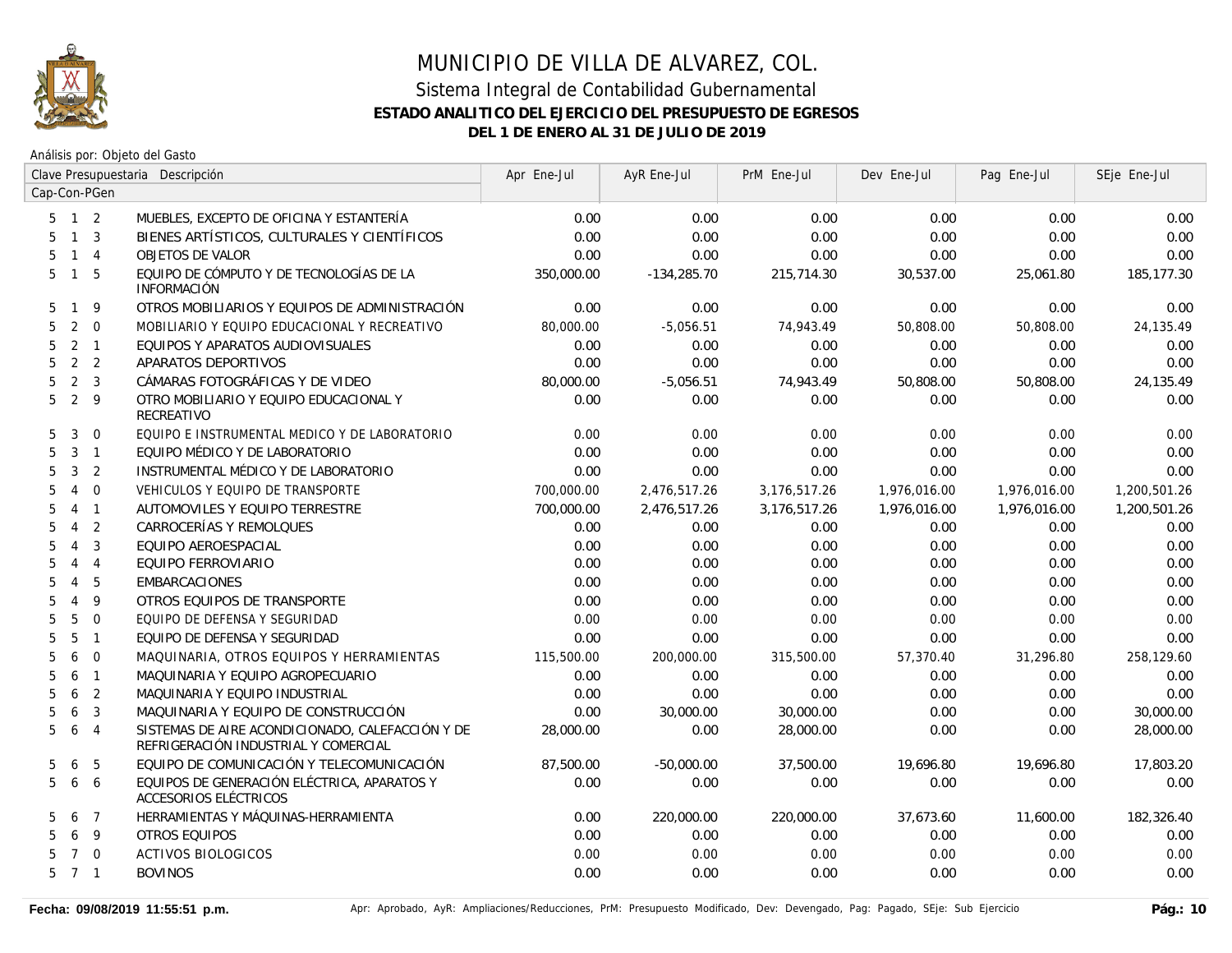

Análisis por: Objeto del Gasto

|                                       | Clave Presupuestaria Descripción                                                                             | Apr Ene-Jul  | AyR Ene-Jul | PrM Ene-Jul  | Dev Ene-Jul | Pag Ene-Jul | SEje Ene-Jul |
|---------------------------------------|--------------------------------------------------------------------------------------------------------------|--------------|-------------|--------------|-------------|-------------|--------------|
| Cap-Con-PGen                          |                                                                                                              |              |             |              |             |             |              |
| $7\overline{ }$<br>2<br>5             | PORCINOS                                                                                                     | 0.00         | 0.00        | 0.00         | 0.00        | 0.00        | 0.00         |
| $7\overline{ }$<br>3<br>5             | AVES                                                                                                         | 0.00         | 0.00        | 0.00         | 0.00        | 0.00        | 0.00         |
| $\overline{7}$<br>$\overline{4}$<br>5 | <b>OVINOS Y CAPRINOS</b>                                                                                     | 0.00         | 0.00        | 0.00         | 0.00        | 0.00        | 0.00         |
| $\overline{7}$<br>5<br>5              | PECES Y ACUICULTURA                                                                                          | 0.00         | 0.00        | 0.00         | 0.00        | 0.00        | 0.00         |
| $\overline{7}$<br>6<br>5              | <b>EQUINOS</b>                                                                                               | 0.00         | 0.00        | 0.00         | 0.00        | 0.00        | 0.00         |
| $\overline{7}$<br>5<br>$\overline{7}$ | ESPECIES MENORES Y DE ZOOLÓGICO                                                                              | 0.00         | 0.00        | 0.00         | 0.00        | 0.00        | 0.00         |
| $\overline{7}$<br>8<br>5              | ARBOLES Y PLANTAS                                                                                            | 0.00         | 0.00        | 0.00         | 0.00        | 0.00        | 0.00         |
| $\overline{7}$<br>9<br>5              | OTROS ACTIVOS BIOLÓGICOS                                                                                     | 0.00         | 0.00        | 0.00         | 0.00        | 0.00        | 0.00         |
| 8<br>$\mathbf{0}$<br>5                | <b>BIENES INMUEBLES</b>                                                                                      | 0.00         | 0.00        | 0.00         | 0.00        | 0.00        | 0.00         |
| $\mathbf{1}$<br>8<br>5                | <b>TERRENOS</b>                                                                                              | 0.00         | 0.00        | 0.00         | 0.00        | 0.00        | 0.00         |
| $\overline{2}$<br>8<br>5              | VIVIENDAS                                                                                                    | 0.00         | 0.00        | 0.00         | 0.00        | 0.00        | 0.00         |
| 3<br>5<br>8                           | EDIFICIOS NO RESIDENCIALES                                                                                   | 0.00         | 0.00        | 0.00         | 0.00        | 0.00        | 0.00         |
| 8<br>9<br>5                           | OTROS BIENES INMUEBLES                                                                                       | 0.00         | 0.00        | 0.00         | 0.00        | 0.00        | 0.00         |
| $\mathbf 0$<br>5<br>9                 | <b>ACTIVOS INTANGIBLES</b>                                                                                   | 0.00         | 0.00        | 0.00         | 0.00        | 0.00        | 0.00         |
| 9<br>$\overline{1}$<br>5              | <b>SOFTWARE</b>                                                                                              | 0.00         | 0.00        | 0.00         | 0.00        | 0.00        | 0.00         |
| 9<br>2<br>5                           | <b>PATENTES</b>                                                                                              | 0.00         | 0.00        | 0.00         | 0.00        | 0.00        | 0.00         |
| 3<br>9<br>5                           | <b>MARCAS</b>                                                                                                | 0.00         | 0.00        | 0.00         | 0.00        | 0.00        | 0.00         |
| 5<br>9<br>$\overline{4}$              | <b>DERECHOS</b>                                                                                              | 0.00         | 0.00        | 0.00         | 0.00        | 0.00        | 0.00         |
| 9<br>5<br>5                           | CONCESIONES                                                                                                  | 0.00         | 0.00        | 0.00         | 0.00        | 0.00        | 0.00         |
| 9<br>6<br>5                           | <b>FRANQUICIAS</b>                                                                                           | 0.00         | 0.00        | 0.00         | 0.00        | 0.00        | 0.00         |
| 9<br>$\overline{7}$<br>5              | LICENCIAS INFORMÁTICAS E INTELECTUALES                                                                       | 0.00         | 0.00        | 0.00         | 0.00        | 0.00        | 0.00         |
| 8<br>9<br>5                           | LICENCIAS INDUSTRIALES, COMERCIALES Y OTRAS                                                                  | 0.00         | 0.00        | 0.00         | 0.00        | 0.00        | 0.00         |
| 5<br>9<br>9                           | OTROS ACTIVOS INTANGIBLES                                                                                    | 0.00         | 0.00        | 0.00         | 0.00        | 0.00        | 0.00         |
| $\Omega$<br>$\Omega$<br>6             | <b>INVERSION PUBLICA</b>                                                                                     | 8,008,327.25 | 817,604.84  | 8,825,932.09 | 479,385.70  | 292,017.83  | 8,346,546.39 |
| $\mathbf 0$<br>$\mathbf{1}$<br>6      | OBRA PUBLICA EN BIENES DE DOMINIO PUBLICO                                                                    | 8,008,327.25 | 363,119.84  | 8,371,447.09 | 40,000.00   | 40,000.00   | 8,331,447.09 |
| $\overline{1}$<br>$\mathbf{1}$<br>6   | EDIFICACIÓN HABITACIONAL                                                                                     | 0.00         | 0.00        | 0.00         | 0.00        | 0.00        | 0.00         |
| 2<br>$\mathbf{1}$<br>6                | EDIFICACIÓN NO HABITACIONAL                                                                                  | 0.00         | 0.00        | 0.00         | 0.00        | 0.00        | 0.00         |
| $\overline{3}$<br>6<br>$\mathbf{1}$   | CONSTRUCCIÓN DE OBRAS PARA EL ABASTECIMIENTO DE<br>AGUA, PETRÓLEO, GAS, ELECTRICIDAD Y<br>TELECOMUNICACIONES | 0.00         | 40,000.00   | 40,000.00    | 40,000.00   | 40,000.00   | 0.00         |
| $\overline{4}$<br>6<br>$\overline{1}$ | DIVISIÓN DE TERRENOS Y CONSTRUCCIÓN DE OBRAS DE<br>URBANIZACIÓN                                              | 8,008,327.25 | 323,119.84  | 8,331,447.09 | 0.00        | 0.00        | 8,331,447.09 |
| 5<br>$\mathbf{1}$<br>6                | CONSTRUCCIÓN DE VÍAS DE COMUNICACIÓN                                                                         | 0.00         | 0.00        | 0.00         | 0.00        | 0.00        | 0.00         |
| $1\quad6$<br>6                        | OTRAS CONSTRUCCIONES DE INGENIERÍA CIVIL U OBRA<br>PESADA                                                    | 0.00         | 0.00        | 0.00         | 0.00        | 0.00        | 0.00         |
| $1 \quad 7$<br>6                      | INSTALACIONES Y EQUIPAMIENTO EN CONSTRUCCIONES                                                               | 0.00         | 0.00        | 0.00         | 0.00        | 0.00        | 0.00         |
| $1 \quad 9$<br>6                      | TRABAJOS DE ACABADOS EN EDIFICACIONES Y OTROS<br>TRABAJOS ESPECIALIZADOS                                     | 0.00         | 0.00        | 0.00         | 0.00        | 0.00        | 0.00         |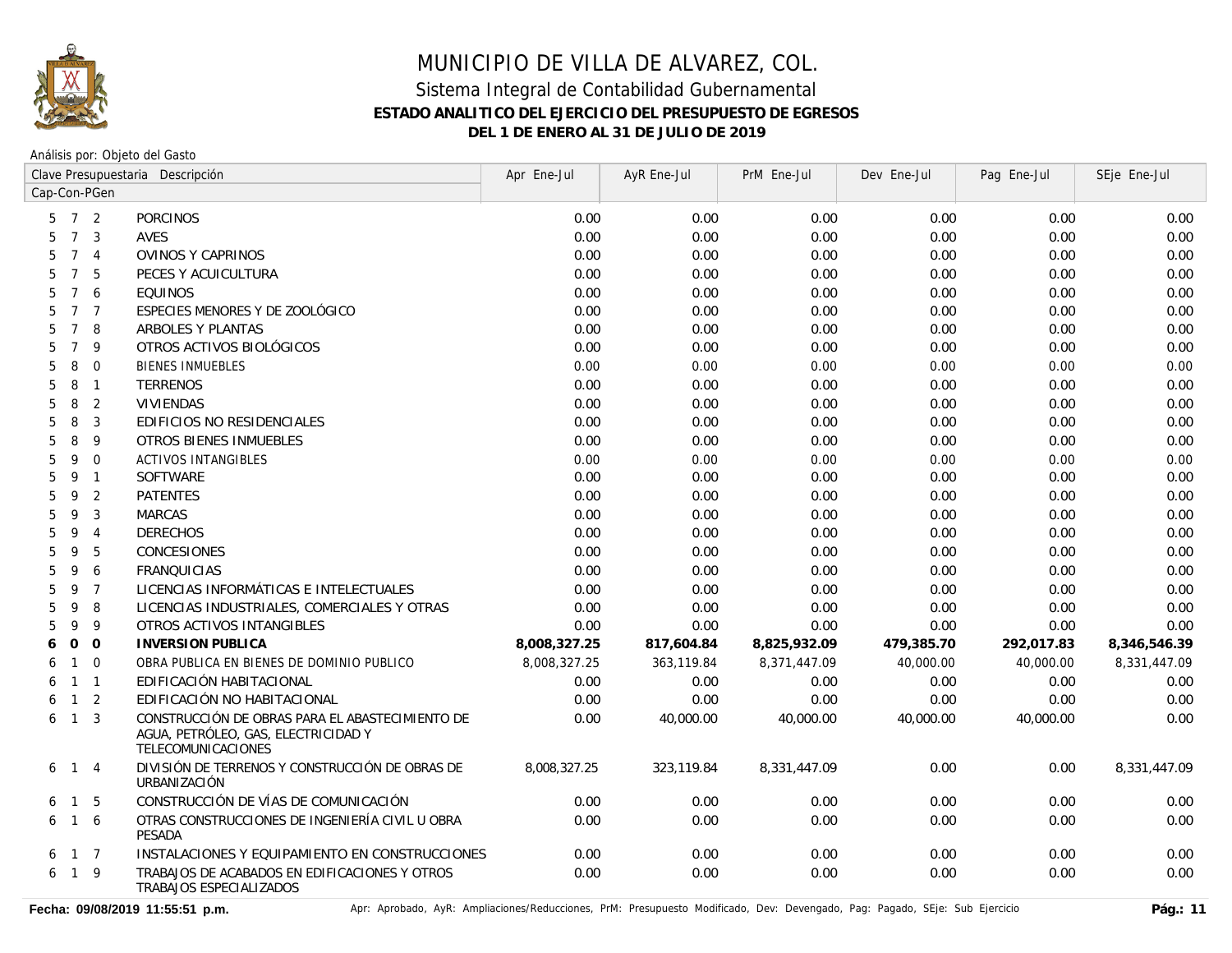

Análisis por: Objeto del Gasto

|             |                     |                | Clave Presupuestaria Descripción                                                                                                         | Apr Ene-Jul | AyR Ene-Jul | PrM Ene-Jul | Dev Ene-Jul | Pag Ene-Jul | SEje Ene-Jul |
|-------------|---------------------|----------------|------------------------------------------------------------------------------------------------------------------------------------------|-------------|-------------|-------------|-------------|-------------|--------------|
|             |                     | Cap-Con-PGen   |                                                                                                                                          |             |             |             |             |             |              |
| 6           | 2 0                 |                | OBRA PUBLICA EN BIENES PROPIOS                                                                                                           | 0.00        | 454,485.00  | 454,485.00  | 439,385.70  | 252,017.83  | 15,099.30    |
| 6           | $2 \quad 1$         |                | EDIFICACIÓN HABITACIONAL                                                                                                                 | 0.00        | 0.00        | 0.00        | 0.00        | 0.00        | 0.00         |
| 6           |                     | 2 <sub>2</sub> | EDIFICACIÓN NO HABITACIONAL                                                                                                              | 0.00        | 0.00        | 0.00        | 0.00        | 0.00        | 0.00         |
| 6           | $2 \quad 3$         |                | CONSTRUCCIÓN DE OBRAS PARA EL ABASTECIMIENTO DE<br>AGUA, PETRÓLEO, GAS, ELECTRICIDAD Y<br>TELECOMUNICACIONES                             | 0.00        | 0.00        | 0.00        | 0.00        | 0.00        | 0.00         |
|             | $6\quad 2\quad 4$   |                | DIVISIÓN DE TERRENOS Y CONSTRUCCIÓN DE OBRAS DE<br>URBANIZACIÓN                                                                          | 0.00        | 0.00        | 0.00        | 0.00        | 0.00        | 0.00         |
| 6           |                     | 2 <sub>5</sub> | CONSTRUCCIÓN DE VÍAS DE COMUNICACIÓN                                                                                                     | 0.00        | 0.00        | 0.00        | 0.00        | 0.00        | 0.00         |
| 6           |                     | $2\quad 6$     | OTRAS CONSTRUCCIONES DE INGENIERÍA CIVIL U OBRA<br><b>PESADA</b>                                                                         | 0.00        | 0.00        | 0.00        | 0.00        | 0.00        | 0.00         |
| 6           |                     | 2 7            | INSTALACIONES Y EQUIPAMIENTO EN CONSTRUCCIONES                                                                                           | 0.00        | 0.00        | 0.00        | 0.00        | 0.00        | 0.00         |
| 6           | 2 9                 |                | TRABAJOS DE ACABADOS EN EDIFICACIONES Y OTROS<br>TRABAJOS ESPECIALIZADOS                                                                 | 0.00        | 454,485.00  | 454,485.00  | 439,385.70  | 252,017.83  | 15,099.30    |
| 6           | 3                   | $\overline{0}$ | PROYECTOS PRODUCTIVOS Y ACCIONES DE FOMENTO                                                                                              | 0.00        | 0.00        | 0.00        | 0.00        | 0.00        | 0.00         |
| 6           | $3 \quad 1$         |                | ESTUDIOS, FORMULACIÓN Y EVALUACIÓN DE PROYECTOS<br>PRODUCTIVOS NO INCLUIDOS EN CONCEPTOS<br>ANTERIORES DE ESTE CAPÍTULO                  | 0.00        | 0.00        | 0.00        | 0.00        | 0.00        | 0.00         |
| 6           |                     | 3 <sub>2</sub> | EJECUCIÓN DE PROYECTOS PRODUCTIVOS NO INCLUIDOS<br>EN CONCEPTOS ANTERIORES DE ESTE CAPÍTULO                                              | 0.00        | 0.00        | 0.00        | 0.00        | 0.00        | 0.00         |
| $7^{\circ}$ | $0\quad 0$          |                | INVERSIONES FINANCIERAS Y OTRAS PROVISIONES                                                                                              | 116,666.62  | 0.00        | 116,666.62  | 0.00        | 0.00        | 116,666.62   |
|             | $7\quad1\quad0$     |                | INVERSIONES PARA EL FOMENTO DE ACTIVIDADES<br><b>PRODUCTIVAS</b>                                                                         | 0.00        | 0.00        | 0.00        | 0.00        | 0.00        | 0.00         |
|             | $7 \quad 1 \quad 1$ |                | CRÉDITOS OTORGADOS POR ENTIDADES FEDERATIVAS Y<br>MUNICIPIOS AL SECTOR SOCIAL Y PRIVADO PARA EL<br>FOMENTO DE ACTIVIDADES PRODUCTIVAS    | 0.00        | 0.00        | 0.00        | 0.00        | 0.00        | 0.00         |
|             | $7 \quad 1 \quad 2$ |                | CRÉDITOS OTORGADOS POR LAS ENTIDADES<br>FEDERATIVAS A MUNICIPIOS PARA EL FOMENTO DE<br>ACTIVIDADES PRODUCTIVAS                           | 0.00        | 0.00        | 0.00        | 0.00        | 0.00        | 0.00         |
|             | 720                 |                | ACCIONES Y PARTICIPACIONES DE CAPITAL                                                                                                    | 0.00        | 0.00        | 0.00        | 0.00        | 0.00        | 0.00         |
|             | 721                 |                | ACCIONES Y PARTICIPACIONES DE CAPITAL EN<br>ENTIDADES PARAESTATALES NO EMPRESARIALES Y NO<br>FINANCIERAS CON FINES DE POLÍTICA ECONÓMICA | 0.00        | 0.00        | 0.00        | 0.00        | 0.00        | 0.00         |
|             | $722$               |                | ACCIONES Y PARTICIPACIONES DE CAPITAL EN<br>ENTIDADES PARAESTATALES EMPRESARIALES Y NO<br>FINANCIERAS CON FINES DE POLÍTICA ECONÓMICA    | 0.00        | 0.00        | 0.00        | 0.00        | 0.00        | 0.00         |
|             | 723                 |                | ACCIONES Y PARTICIPACIONES DE CAPITAL EN<br>INSTITUCIONES PARAESTATALES PÚBLICAS FINANCIERAS<br>CON FINES DE POLÍTICA ECONÓMICA          | 0.00        | 0.00        | 0.00        | 0.00        | 0.00        | 0.00         |
|             | $7 \quad 2 \quad 4$ |                | ACCIONES Y PARTICIPACIONES DE CAPITAL EN EL                                                                                              | 0.00        | 0.00        | 0.00        | 0.00        | 0.00        | 0.00         |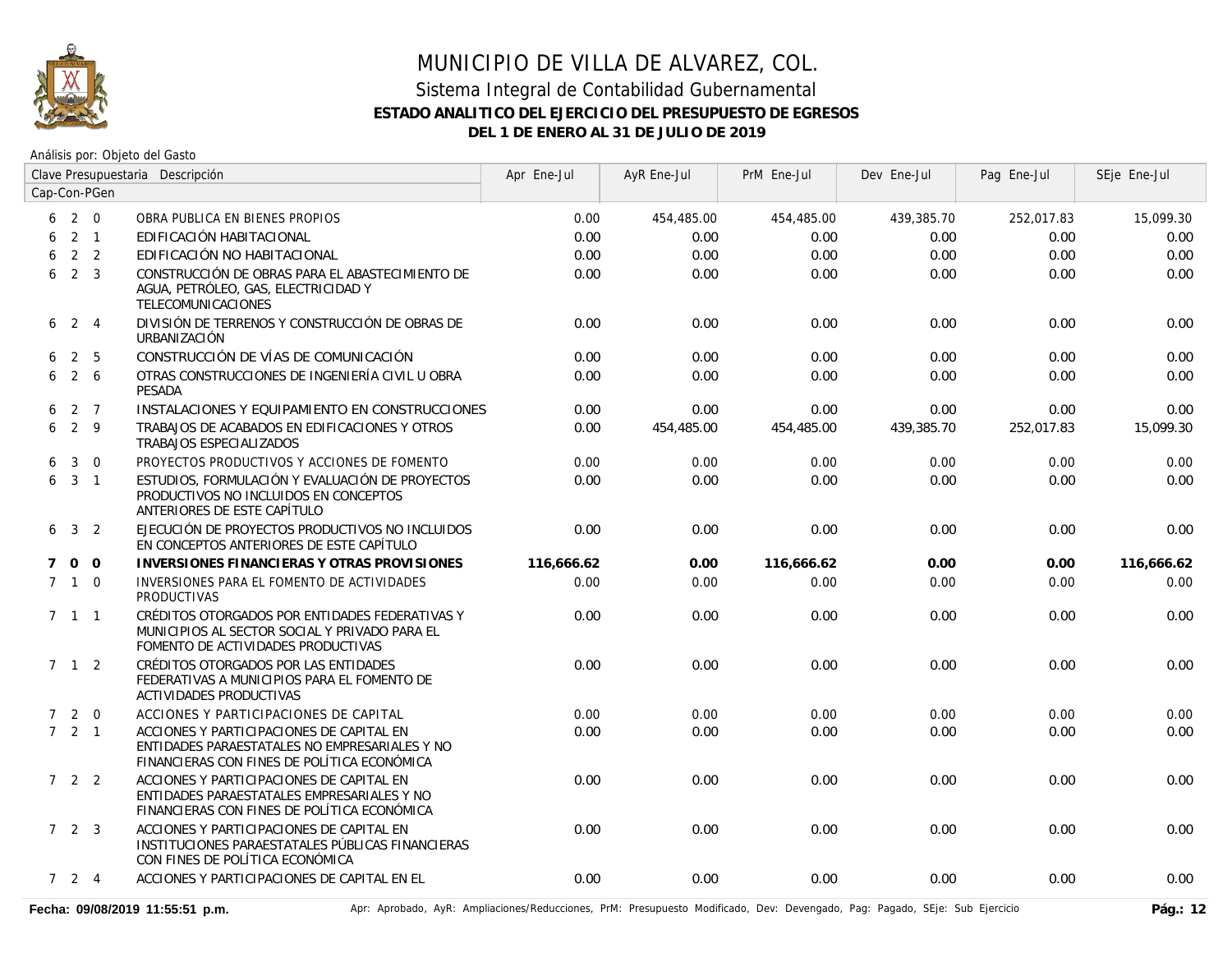

Análisis por: Objeto del Gasto

| Clave Presupuestaria Descripción |                     |                |                                                                                                                          | Apr Ene-Jul | AyR Ene-Jul | PrM Ene-Jul | Dev Ene-Jul | Pag Ene-Jul | SEje Ene-Jul |
|----------------------------------|---------------------|----------------|--------------------------------------------------------------------------------------------------------------------------|-------------|-------------|-------------|-------------|-------------|--------------|
| Cap-Con-PGen                     |                     |                |                                                                                                                          |             |             |             |             |             |              |
|                                  |                     |                | SECTOR PRIVADO CON FINES DE POLÍTICA ECONÓMICA                                                                           |             |             |             |             |             |              |
|                                  | 725                 |                | ACCIONES Y PARTICIPACIONES DE CAPITAL EN<br>ORGANISMOS INTERNACIONALES CON FINES DE<br>POLÍTICA ECONÓMICA                | 0.00        | 0.00        | 0.00        | 0.00        | 0.00        | 0.00         |
|                                  | 7 2 6               |                | ACCIONES Y PARTICIPACIONES DE CAPITAL EN EL<br>SECTOR EXTERNO CON FINES DE POLÍTICA ECONÓMICA                            | 0.00        | 0.00        | 0.00        | 0.00        | 0.00        | 0.00         |
|                                  | $727$               |                | ACCIONES Y PARTICIPACIONES DE CAPITAL EN EL<br>SECTOR PÚBLICO CON FINES DE GESTIÓN DE LIQUIDEZ                           | 0.00        | 0.00        | 0.00        | 0.00        | 0.00        | 0.00         |
|                                  | 728                 |                | ACCIONES Y PARTICIPACIONES DE CAPITAL EN EL<br>SECTOR PRIVADO CON FINES DE GESTIÓN DE LIQUIDEZ                           | 0.00        | 0.00        | 0.00        | 0.00        | 0.00        | 0.00         |
|                                  | 729                 |                | ACCIONES Y PARTICIPACIONES DE CAPITAL EN EL<br>SECTOR EXTERNO CON FINES DE GESTIÓN DE LIQUIDEZ                           | 0.00        | 0.00        | 0.00        | 0.00        | 0.00        | 0.00         |
| $7^{\circ}$                      | $\mathbf{3}$        | $\overline{0}$ | COMPRA DE TITULOS Y VALORES                                                                                              | 0.00        | 0.00        | 0.00        | 0.00        | 0.00        | 0.00         |
| $7^{\circ}$                      |                     | $3 \quad 1$    | <b>BONOS</b>                                                                                                             | 0.00        | 0.00        | 0.00        | 0.00        | 0.00        | 0.00         |
|                                  | $7 \quad 3 \quad 2$ |                | VALORES REPRESENTATIVOS DE DEUDA ADQUIRIDOS<br>CON FINES DE POLÍTICA ECONÓMICA                                           | 0.00        | 0.00        | 0.00        | 0.00        | 0.00        | 0.00         |
| 7                                | $\mathbf{3}$        | - 3            | VALORES REPRESENTATIVOS DE DEUDA ADQUIRIDOS<br>CON FINES DE GESTIÓN DE LIQUIDEZ                                          | 0.00        | 0.00        | 0.00        | 0.00        | 0.00        | 0.00         |
|                                  | $7 \t3 \t4$         |                | OBLIGACIONES NEGOCIABLES ADQUIRIDAS CON FINES DE<br>POLÍTICA ECONÓMICA                                                   | 0.00        | 0.00        | 0.00        | 0.00        | 0.00        | 0.00         |
| $7^{\circ}$                      |                     | 3 <sub>5</sub> | OBLIGACIONES NEGOCIABLES ADQUIRIDAS CON FINES DE<br><b>GESTIÓN DE LIQUIDEZ</b>                                           | 0.00        | 0.00        | 0.00        | 0.00        | 0.00        | 0.00         |
| 7                                | $\mathbf{3}$        | 9              | <b>OTROS VALORES</b>                                                                                                     | 0.00        | 0.00        | 0.00        | 0.00        | 0.00        | 0.00         |
| $\overline{7}$                   | $\overline{4}$      | $\overline{0}$ | CONCESION DE PRESTAMOS                                                                                                   | 0.00        | 0.00        | 0.00        | 0.00        | 0.00        | 0.00         |
|                                  | $741$               |                | CONCESIÓN DE PRÉSTAMOS A ENTIDADES<br>PARAESTATALES NO EMPRESARIALES Y NO FINANCIERAS<br>CON FINES DE POLÍTICA ECONÓMICA | 0.00        | 0.00        | 0.00        | 0.00        | 0.00        | 0.00         |
| $7^{\circ}$                      |                     | $4\quad 2$     | CONCESIÓN DE PRÉSTAMOS A ENTIDADES<br>PARAESTATALES EMPRESARIALES Y NO FINANCIERAS<br>CON FINES DE POLÍTICA ECONÓMICA    | 0.00        | 0.00        | 0.00        | 0.00        | 0.00        | 0.00         |
|                                  | 743                 |                | CONCESIÓN DE PRÉSTAMOS A INSTITUCIONES<br>PARAESTATALES PÚBLICAS FINANCIERAS CON FINES DE<br>POLÍTICA ECONÓMICA          | 0.00        | 0.00        | 0.00        | 0.00        | 0.00        | 0.00         |
| $7^{\circ}$                      |                     | 4 4            | CONCESIÓN DE PRÉSTAMOS A ENTIDADES FEDERATIVAS<br>Y MUNICIPIOS CON FINES DE POLÍTICA ECONÓMICA                           | 0.00        | 0.00        | 0.00        | 0.00        | 0.00        | 0.00         |
| $7^{\circ}$                      |                     | 4 5            | CONCESIÓN DE PRÉSTAMOS AL SECTOR PRIVADO CON<br>FINES DE POLÍTICA ECONÓMICA                                              | 0.00        | 0.00        | 0.00        | 0.00        | 0.00        | 0.00         |
|                                  | 7 4 6               |                | CONCESIÓN DE PRÉSTAMOS AL SECTOR EXTERNO CON<br>FINES DE POLÍTICA ECONÓMICA                                              | 0.00        | 0.00        | 0.00        | 0.00        | 0.00        | 0.00         |
|                                  | 7 4 7               |                | CONCESIÓN DE PRÉSTAMOS AL SECTOR PÚBLICO CON                                                                             | 0.00        | 0.00        | 0.00        | 0.00        | 0.00        | 0.00         |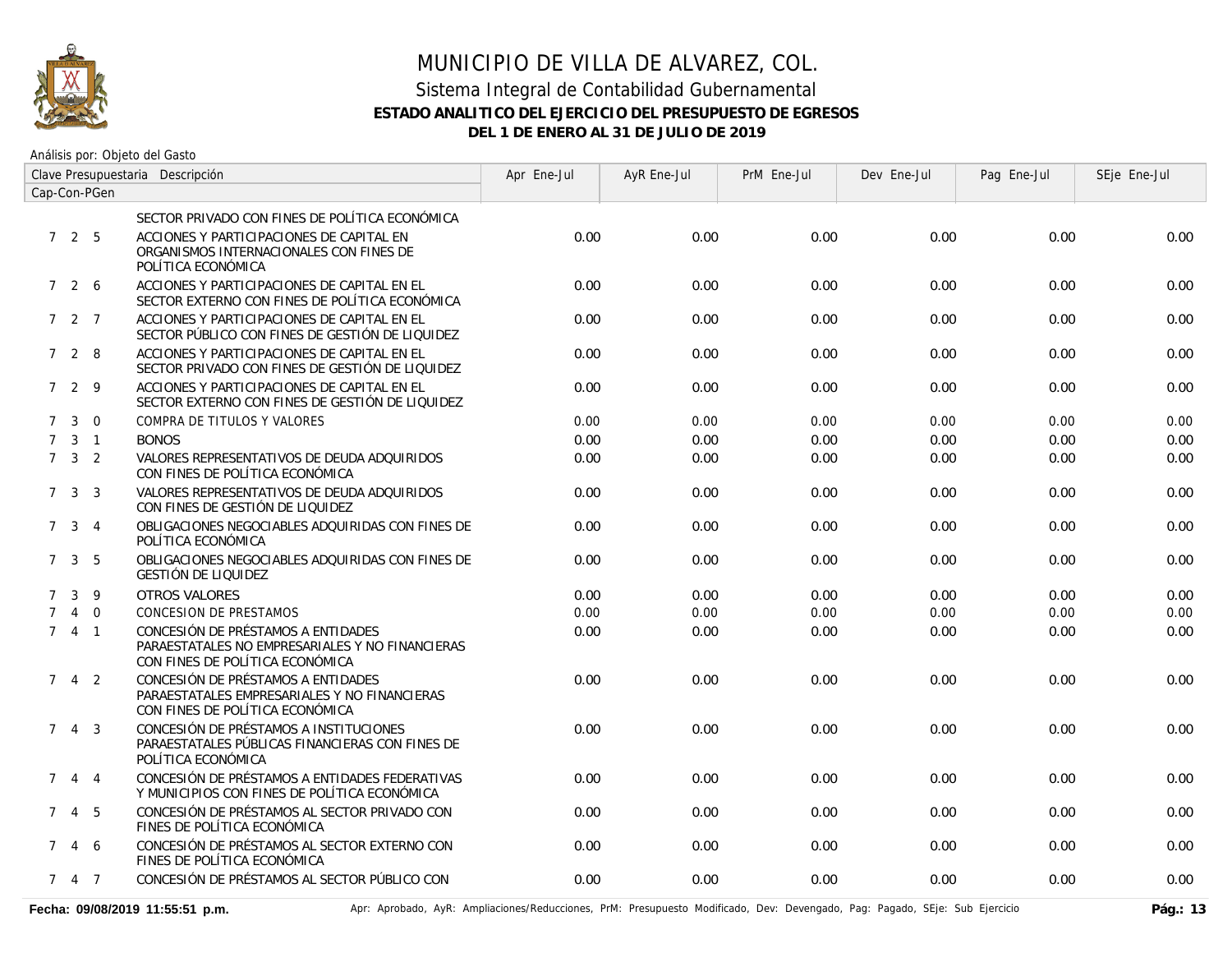

| Clave Presupuestaria Descripción |                   |                |                                                                              | Apr Ene-Jul | AyR Ene-Jul | PrM Ene-Jul | Dev Ene-Jul | Pag Ene-Jul | SEje Ene-Jul |
|----------------------------------|-------------------|----------------|------------------------------------------------------------------------------|-------------|-------------|-------------|-------------|-------------|--------------|
|                                  |                   | Cap-Con-PGen   |                                                                              |             |             |             |             |             |              |
|                                  |                   |                | FINES DE GESTIÓN DE LIQUIDEZ                                                 |             |             |             |             |             |              |
| $7^{\circ}$                      | 4 8               |                | CONCESIÓN DE PRÉSTAMOS AL SECTOR PRIVADO CON<br>FINES DE GESTIÓN DE LIQUIDEZ | 0.00        | 0.00        | 0.00        | 0.00        | 0.00        | 0.00         |
| $7^{\circ}$                      |                   | 4 9            | CONCESIÓN DE PRÉSTAMOS AL SECTOR EXTERNO CON<br>FINES DE GESTIÓN DE LIQUIDEZ | 0.00        | 0.00        | 0.00        | 0.00        | 0.00        | 0.00         |
|                                  | $7\quad 5\quad 0$ |                | INVERSIONES EN FIDEICOMISOS, MANDATOS Y OTROS<br>ANALOGOS                    | 0.00        | 0.00        | 0.00        | 0.00        | 0.00        | 0.00         |
|                                  | 7 5               | $\overline{1}$ | INVERSIONES EN FIDEICOMISOS DEL PODER EJECUTIVO                              | 0.00        | 0.00        | 0.00        | 0.00        | 0.00        | 0.00         |
| $7^{\circ}$                      | 5                 | $\overline{2}$ | INVERSIONES EN FIDEICOMISOS DEL PODER LEGISLATIVO                            | 0.00        | 0.00        | 0.00        | 0.00        | 0.00        | 0.00         |
| $7^{\circ}$                      | 5                 | $\overline{3}$ | INVERSIONES EN FIDEICOMISOS DEL PODER JUDICIAL                               | 0.00        | 0.00        | 0.00        | 0.00        | 0.00        | 0.00         |
|                                  | 7 <sub>5</sub>    | $\overline{4}$ | INVERSIONES EN FIDEICOMISOS PÚBLICOS NO<br>EMPRESARIALES Y NO FINANCIEROS    | 0.00        | 0.00        | 0.00        | 0.00        | 0.00        | 0.00         |
|                                  | 7 <sub>5</sub>    | - 5            | INVERSIONES EN FIDEICOMISOS PÚBLICOS<br>EMPRESARIALES Y NO FINANCIEROS       | 0.00        | 0.00        | 0.00        | 0.00        | 0.00        | 0.00         |
| $7^{\circ}$                      | 5                 | 6              | INVERSIONES EN FIDEICOMISOS PÚBLICOS FINANCIEROS                             | 0.00        | 0.00        | 0.00        | 0.00        | 0.00        | 0.00         |
| $7^{\circ}$                      | 5                 | $\overline{7}$ | INVERSIONES EN FIDEICOMISOS DE ENTIDADES<br><b>FEDERATIVAS</b>               | 0.00        | 0.00        | 0.00        | 0.00        | 0.00        | 0.00         |
| $\mathcal{I}$                    | 5                 | 8              | INVERSIONES EN FIDEICOMISOS DE MUNICIPIOS                                    | 0.00        | 0.00        | 0.00        | 0.00        | 0.00        | 0.00         |
| $\overline{7}$                   | 5                 | 9              | OTRAS INVERSIONES EN FIDEICOMISOS                                            | 0.00        | 0.00        | 0.00        | 0.00        | 0.00        | 0.00         |
| $\overline{7}$                   | 6                 | $\overline{0}$ | OTRAS INVERSIONES FINANCIERAS                                                | 0.00        | 0.00        | 0.00        | 0.00        | 0.00        | 0.00         |
| $\overline{7}$                   | 6                 | $\overline{1}$ | DEPÓSITOS A LARGO PLAZO EN MONEDA NACIONAL                                   | 0.00        | 0.00        | 0.00        | 0.00        | 0.00        | 0.00         |
| $\overline{7}$                   | 6                 | 2              | DEPÓSITOS A LARGO PLAZO EN MONEDA EXTRANJERA                                 | 0.00        | 0.00        | 0.00        | 0.00        | 0.00        | 0.00         |
| $\overline{7}$                   | 9                 | $\overline{0}$ | PROVISIONES PARA CONTINGENCIAS Y OTRAS<br>EROGACIONES ESPECIALES             | 116,666.62  | 0.00        | 116,666.62  | 0.00        | 0.00        | 116,666.62   |
|                                  | 7 9 1             |                | CONTINGENCIAS POR FENÓMENOS NATURALES                                        | 0.00        | 0.00        | 0.00        | 0.00        | 0.00        | 0.00         |
| $\overline{7}$                   | 9                 | $\overline{2}$ | CONTINGENCIAS SOCIOECONÓMICAS                                                | 116,666.62  | 0.00        | 116,666.62  | 0.00        | 0.00        | 116,666.62   |
| $\overline{7}$                   | 9                 | 9              | OTRAS EROGACIONES ESPECIALES                                                 | 0.00        | 0.00        | 0.00        | 0.00        | 0.00        | 0.00         |
| 8                                | $\mathbf{0}$      | $\overline{O}$ | PARTICIPACIONES Y APORTACIONES                                               | 0.00        | 0.00        | 0.00        | 0.00        | 0.00        | 0.00         |
| 8                                | $\mathbf{1}$      | $\Omega$       | PARTICIPACIONES                                                              | 0.00        | 0.00        | 0.00        | 0.00        | 0.00        | 0.00         |
| 8                                | $\mathbf{1}$      | $\overline{1}$ | FONDO GENERAL DE PARTICIPACIONES                                             | 0.00        | 0.00        | 0.00        | 0.00        | 0.00        | 0.00         |
| 8                                | $\mathbf{1}$      | 2              | FONDO DE FOMENTO MUNICIPAL                                                   | 0.00        | 0.00        | 0.00        | 0.00        | 0.00        | 0.00         |
| 8                                | $\overline{1}$    | $\overline{3}$ | PARTICIPACIONES DE LAS ENTIDADES FEDERATIVAS A<br>LOS MUNICIPIOS             | 0.00        | 0.00        | 0.00        | 0.00        | 0.00        | 0.00         |
|                                  | 8 1 4             |                | OTROS CONCEPTOS PARTICIPABLES DE LA FEDERACIÓN<br>A ENTIDADES FEDERATIVAS    | 0.00        | 0.00        | 0.00        | 0.00        | 0.00        | 0.00         |
| 8                                | $\overline{1}$    | -5             | OTROS CONCEPTOS PARTICIPABLES DE LA FEDERACIÓN<br>A MUNICIPIOS               | 0.00        | 0.00        | 0.00        | 0.00        | 0.00        | 0.00         |
| 8                                | $\overline{1}$    | 6              | CONVENIOS DE COLABORACIÓN ADMINISTRATIVA                                     | 0.00        | 0.00        | 0.00        | 0.00        | 0.00        | 0.00         |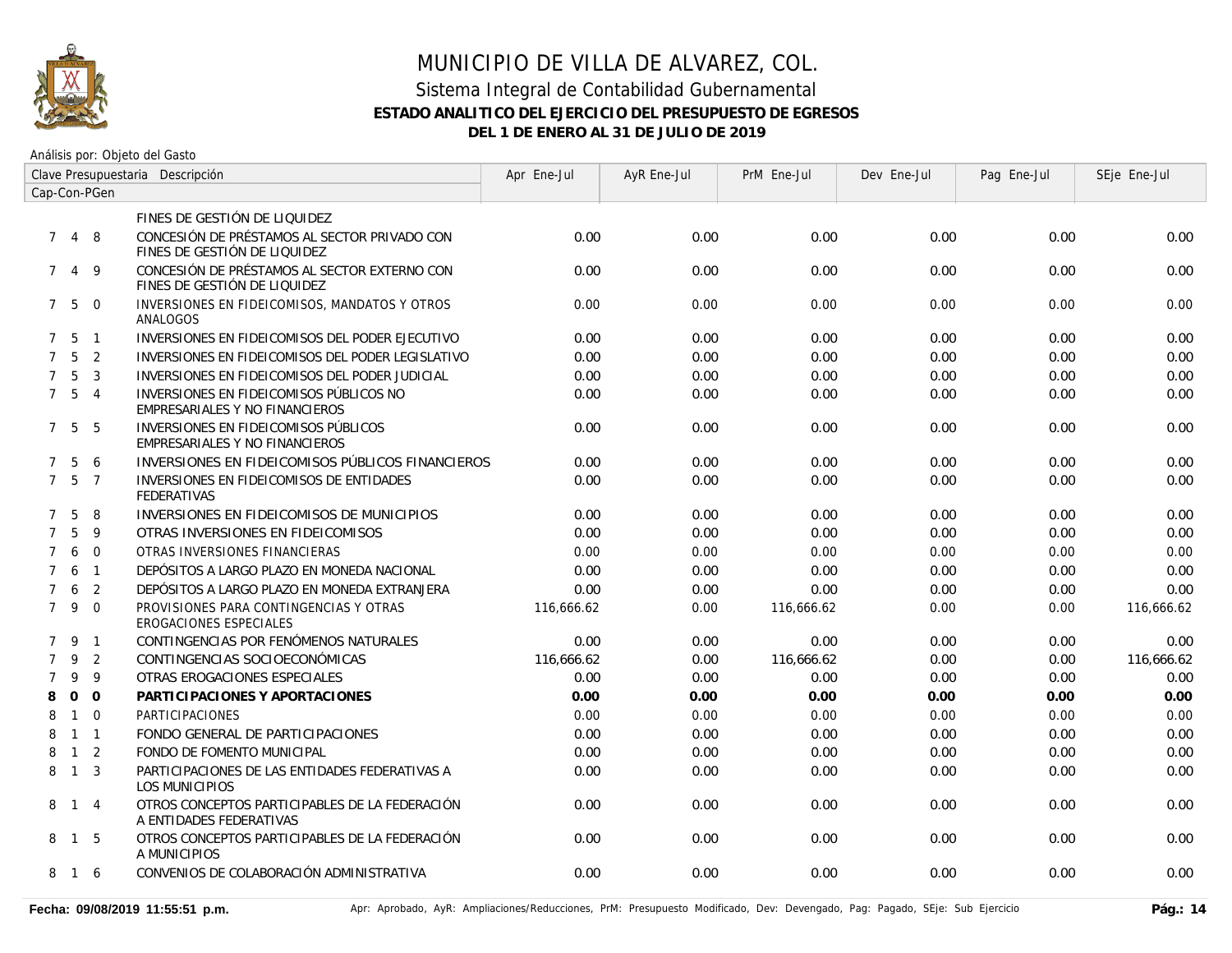

| Clave Presupuestaria Descripción |                     |                |                                                                                                             | Apr Ene-Jul  | AyR Ene-Jul  | PrM Ene-Jul  | Dev Ene-Jul   | Pag Ene-Jul   | SEje Ene-Jul   |
|----------------------------------|---------------------|----------------|-------------------------------------------------------------------------------------------------------------|--------------|--------------|--------------|---------------|---------------|----------------|
| Cap-Con-PGen                     |                     |                |                                                                                                             |              |              |              |               |               |                |
| 8                                | $3 \quad 0$         |                | <b>APORTACIONES</b>                                                                                         | 0.00         | 0.00         | 0.00         | 0.00          | 0.00          | 0.00           |
| 8                                |                     | $3 \quad 1$    | APORTACIONES DE LA FEDERACIÓN A LAS ENTIDADES<br><b>FEDERATIVAS</b>                                         | 0.00         | 0.00         | 0.00         | 0.00          | 0.00          | 0.00           |
| 8                                | 3                   | 2              | APORTACIONES DE LA FEDERACIÓN A MUNICIPIOS                                                                  | 0.00         | 0.00         | 0.00         | 0.00          | 0.00          | 0.00           |
| 8                                | 3 <sup>3</sup>      |                | APORTACIONES DE LAS ENTIDADES FEDERATIVAS A LOS<br><b>MUNICIPIOS</b>                                        | 0.00         | 0.00         | 0.00         | 0.00          | 0.00          | 0.00           |
| 8                                |                     | $3 \quad 4$    | APORTACIONES PREVISTAS EN LEYES Y DECRETOS AL<br>SISTEMA DE PROTECCIÓN SOCIAL                               | 0.00         | 0.00         | 0.00         | 0.00          | 0.00          | 0.00           |
| 8                                | $\mathbf{3}$        | -5             | APORTACIONES PREVISTAS EN LEYES Y DECRETOS<br>COMPENSATORIAS A ENTIDADES FEDERATIVAS Y<br><b>MUNICIPIOS</b> | 0.00         | 0.00         | 0.00         | 0.00          | 0.00          | 0.00           |
| 8                                | 5                   | $\overline{0}$ | <b>CONVENIOS</b>                                                                                            | 0.00         | 0.00         | 0.00         | 0.00          | 0.00          | 0.00           |
| 8                                |                     | 5 <sub>1</sub> | CONVENIOS DE REASIGNACIÓN                                                                                   | 0.00         | 0.00         | 0.00         | 0.00          | 0.00          | 0.00           |
| 8                                | 5                   | 2              | CONVENIOS DE DESCENTRALIZACIÓN                                                                              | 0.00         | 0.00         | 0.00         | 0.00          | 0.00          | 0.00           |
| 8                                | 5                   | $\overline{3}$ | <b>OTROS CONVENIOS</b>                                                                                      | 0.00         | 0.00         | 0.00         | 0.00          | 0.00          | 0.00           |
| 9                                |                     | 0 <sub>0</sub> | <b>DEUDA PUBLICA</b>                                                                                        | 6,119,762.67 | 1,845,825.04 | 7,965,587.71 | 83,520,467.04 | 15,461,505.81 | -75,554,879.33 |
| 9                                |                     | $1 \quad 0$    | AMORTIZACION DE LA DEUDA PUBLICA                                                                            | 2,544,020.92 | 0.00         | 2,544,020.92 | 2,537,496.41  | 2,537,496.41  | 6,524.51       |
|                                  | 9 1 1               |                | AMORTIZACIÓN DE LA DEUDA INTERNA CON<br>INSTITUCIONES DE CRÉDITO                                            | 2,544,020.92 | 0.00         | 2,544,020.92 | 2,537,496.41  | 2,537,496.41  | 6,524.51       |
|                                  | $9 \quad 1 \quad 2$ |                | AMORTIZACIÓN DE LA DEUDA INTERNA POR EMISIÓN DE<br>TÍTULOS Y VALORES                                        | 0.00         | 0.00         | 0.00         | 0.00          | 0.00          | 0.00           |
|                                  | 9 1 3               |                | AMORTIZACIÓN DE ARRENDAMIENTOS FINANCIEROS<br><b>NACIONALES</b>                                             | 0.00         | 0.00         | 0.00         | 0.00          | 0.00          | 0.00           |
|                                  | 9 1 4               |                | AMORTIZACIÓN DE LA DEUDA EXTERNA CON<br>INSTITUCIONES DE CRÉDITO                                            | 0.00         | 0.00         | 0.00         | 0.00          | 0.00          | 0.00           |
|                                  | 9 1 5               |                | AMORTIZACIÓN DE DEUDA EXTERNA CON ORGANISMOS<br>FINANCIEROS INTERNACIONALES                                 | 0.00         | 0.00         | 0.00         | 0.00          | 0.00          | 0.00           |
| 9                                | 1 6                 |                | AMORTIZACIÓN DE LA DEUDA BILATERAL                                                                          | 0.00         | 0.00         | 0.00         | 0.00          | 0.00          | 0.00           |
| 9                                | $1\quad 7$          |                | AMORTIZACIÓN DE LA DEUDA EXTERNA POR EMISIÓN DE<br>TÍTULOS Y VALORES                                        | 0.00         | 0.00         | 0.00         | 0.00          | 0.00          | 0.00           |
|                                  | 9 1                 | 8              | AMORTIZACIÓN DE ARRENDAMIENTOS FINANCIEROS<br>INTERNACIONALES                                               | 0.00         | 0.00         | 0.00         | 0.00          | 0.00          | 0.00           |
| 9                                |                     | $2 \quad 0$    | INTERESES DE LA DEUDA PUBLICA                                                                               | 2,992,408.44 | 45,825.04    | 3,038,233.48 | 2,975,936.79  | 2,975,936.79  | 62,296.69      |
|                                  | $9$ 2 1             |                | INTERESES DE LA DEUDA INTERNA CON INSTITUCIONES<br>DE CRÉDITO                                               | 2,992,408.44 | 45,825.04    | 3,038,233.48 | 2,975,936.79  | 2,975,936.79  | 62,296.69      |
|                                  | 9 2 2               |                | INTERESES DERIVADOS DE LA COLOCACIÓN DE TÍTULOS Y<br><b>VALORES</b>                                         | 0.00         | 0.00         | 0.00         | 0.00          | 0.00          | 0.00           |
|                                  | 9 2 3               |                | INTERESES POR ARRENDAMIENTOS FINANCIEROS<br><b>NACIONALES</b>                                               | 0.00         | 0.00         | 0.00         | 0.00          | 0.00          | 0.00           |